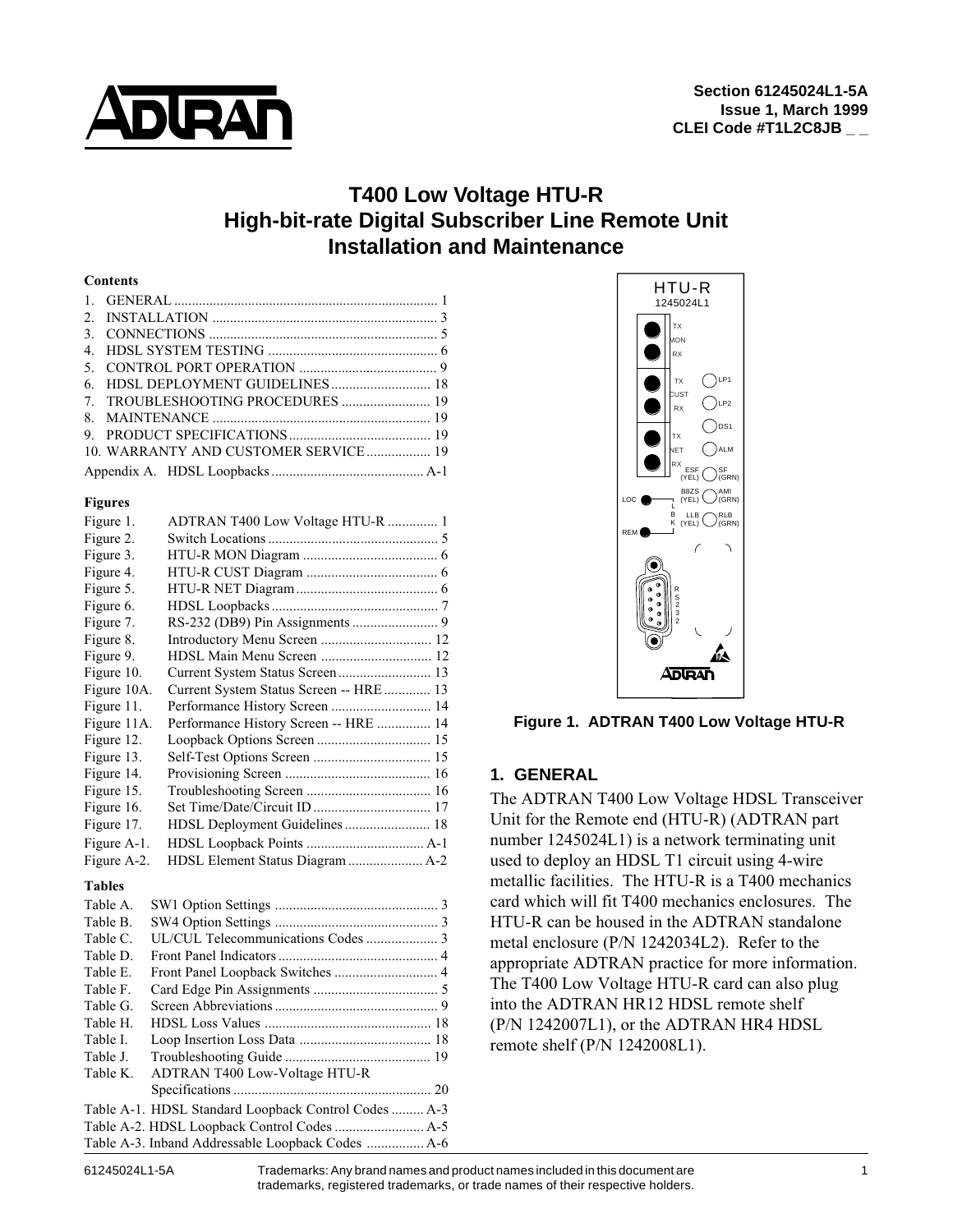This version of the HTU-R works with multiple list versions of the HDSL transceiver unit for the central office (HTU-C), and HDSL Range Extenders (HREs) as listed below.

| <b>Part Number Description</b> |                                   |
|--------------------------------|-----------------------------------|
|                                | 1242002LX  220/E220 HTU-C         |
| 1242016LX  3192 HTU-C          |                                   |
|                                | 1242023LX  DDM Plus HTU-C         |
|                                | 1244001LX  Low Voltage E220 HTU-C |
|                                | 1244041LX  Low Voltage T400 HRE   |
|                                | 1244042LX  Low Voltage 819A HRE   |
|                                | 1244044L1  Low Voltage 439 HRE    |
|                                | 1245002LX  Litespan HTU-C         |
|                                | 1245001LX  Low Voltage E220 HTU-C |
|                                | 1245003LX  Low Voltage DDM+ HTU-C |
|                                | 1245004LX  Low Voltage 3192 HTU-C |
| 1245045LX  239 HRE             |                                   |
| 1245041LX  T200 HRE            |                                   |

The Low Voltage HTU-R can be deployed in circuits using one HTU-C and one HTU-R. The Low Voltage HTU-R can also be deployed with one HTU-C M and up to two Low Voltage HREs in circuits requiring reach beyond standard CSA requirements. The Low Voltage HTU-R will power an external T1 NIU using a 60 *m*A constant current source.

The HTU-R terminates local loop HDSL signals originating from the Central Office (CO) unit and transforms the HDSL signal into traditional DS1 signals to be delivered to the customer.

The HDSL local loop operates as two independent subsystems each operating over a single twisted pair. The HTU-R communicates over these two twisted pairs to the HTU-C located at the CO. Each subsystem carries half of the total bandwidth along with a small amount of overhead used for maintenance and performance monitoring related functions. The unit is span powered by the HTU-C.

The effective range of an ADTRAN HDSL-based T1 circuit can be extended using the ADTRAN HDSL Range Extender (HRE). The HRE can double the deployment range of standard HDSL and extend the digital subscriber loop serving range up to 36 kFt on 24-gauge twisted pair wire using two HREs.

For more information on the HRE, refer to ADTRAN practices 61244041L2-5, 61244044L1-5, 61244042L1-5, 61245041L1-5, or 61245045L1-5.

The Low Voltage HTU-R (P/N 1245024L1) can be used with any Low Voltage HRE and any HTU-C to provide a fully span-powered extended range HDSL circuit. Span power is provided from the HTU-C. Span powering meets all requirements of Class A2 voltages as specified by Bellcore GR-1089-CORE. In addition, the Low Voltage T400 HTU-R can be locally powered using a -48 VDC power supply. If local power is present at the HTU-R, then span power is not used.

# **Revision History**

This is the first issue of this practice. In subsequent issues, revisions will be summarized in this paragraph.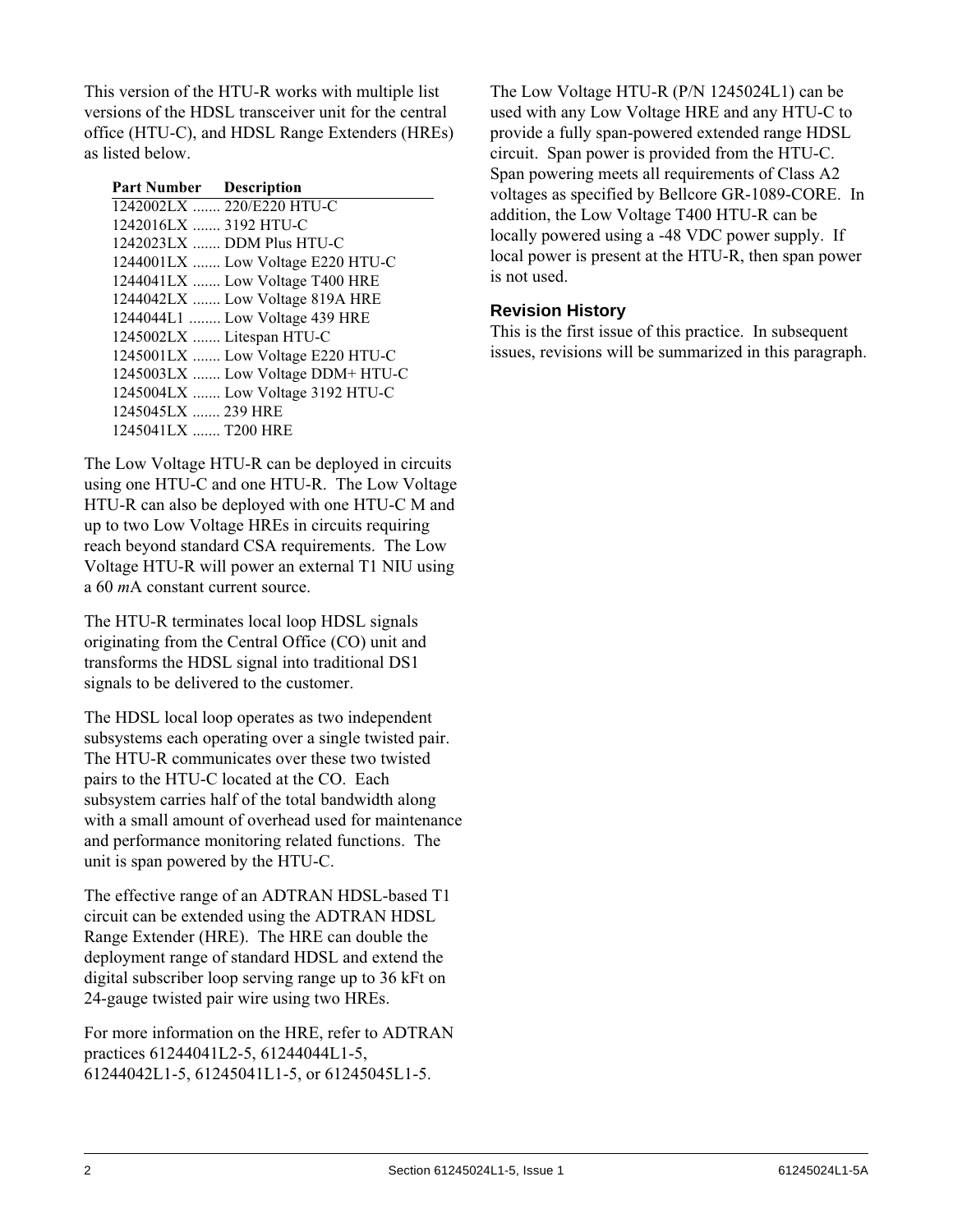# **2. INSTALLATION**



After unpacking the unit, immediately inspect it for possible shipping damage. If damage is discovered, file a claim immediately with the carrier, then contact ADTRAN customer service (see subsection 10 of this practice).

The settings on the HTU-C are encoded and transmitted to the HTU-R once the circuit has achieved synchronization. The NIU features of the HTU-R are selected using a Dipswitch on the HTU-R. See Tables A and B for details.

#### **Table A. SW1 Option Settings**

#### **Function 1 Description**

SPRM ........... Enables SPRM functionality NPRM ........... Enables NPRM functionality. **None ............. Disables SPRM and NPRM functionality.**

**NOTE: If the unit is used in a circuit that contains a second- or fourth-generation HTU-C, then the DS1 (Tx) output level is provisioned by the HTU-C. Second- or fourth-generation products are identified by a "2" or a "4" in the fourth-digit place of the product number.**

#### **Table B. SW4 Option Settings**

| <b>Switch</b> | <b>Function Description</b>                                                                                                                                     |
|---------------|-----------------------------------------------------------------------------------------------------------------------------------------------------------------|
|               | SW4-1  Transmit Level<br>0dB  This setting enables the DS1 $(Tx)$ output level to be 0dB.<br>-15dB  This setting enables the DS1 (Tx) output level to be -15dB. |
|               | SW4-2 DS1 Current Setting<br>Off  Disables the constant current source for the DS1.<br>60mA , Enables the 60mA constant current source for the DS1.             |
|               | SW4-3 NIU Smartjack<br>Enable  Allows the HTU-R to respond to NIU Smartjack loopback codes.<br>Disable  Disables the response to Smartjack loopback codes.      |

#### 1 Supplementary Performance Reporting Messages (SPRM) and Network Performance Reporting Message (NPRMs) are supported as described in ANSI T1.403, Draft 1997, Annex E and F. For a complete description of this feature, refer to ANSI T1.403, Draft 1997.

#### **Remote Provisioning**

This HTU-R can be used to provision the entire HDSL circuit via the craft interface. This capability is only available when using List 4 or List 8 fifth-generation HTU-Cs.

#### **Electrical Code Compliance**

Table C shows the UL/CUL Telecommunications Codes for the DDM Plus HTU-C. The DDM Plus HTU-C complies with the requirements covered under UL 1459 third edition and is intended to be installed in an enclosure with an Installation Code (IC) of "B" or "E."

# **NOTE**

- **This product is intended for installation in RESTRICTED ACCESS LOCATIONS only.**
- **Input current at maximum load is 1 A at -48VDC.**
- **Maximum output at overcurrent condition is 160 mA at -188 VDC.**

#### **Table C. UL/CUL Telecommunications Codes**

| Code     |              | Input Output |
|----------|--------------|--------------|
| IC<br>TC | $\mathsf{A}$ |              |
|          | X            |              |
| PC       | F            | C            |

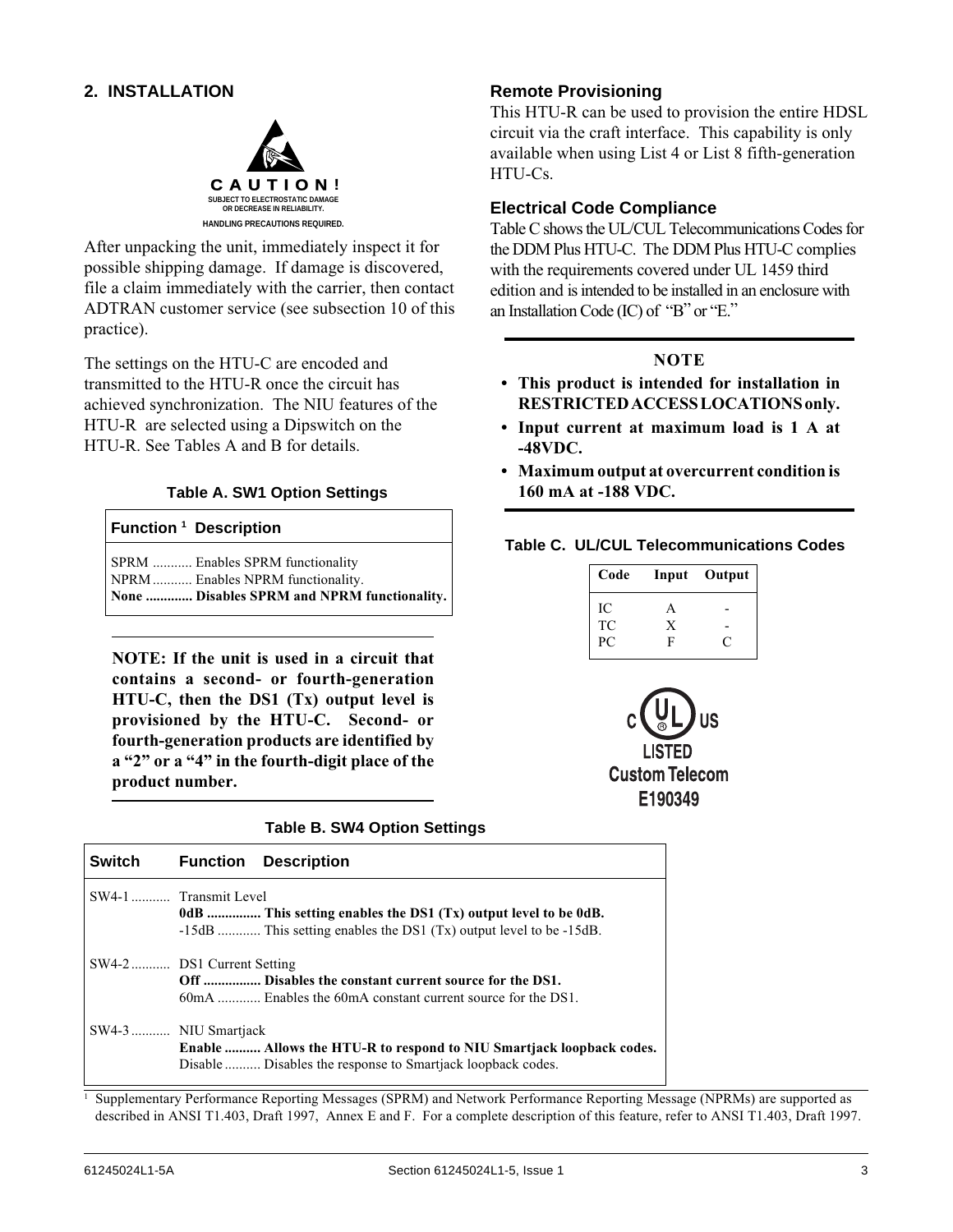## **Front Panel Indicators**

There are seven front panel mounted status indicators. Each indicator is described in Table D.

# **Front Panel Switch**

Two loopback (LBK) switches are accessible from the front panel. The REM loopback switch controls a loopback to the customer at the HTU-C. The LOC loopback switch controls a loopback to the customer at the HTU-R. See Table E for details.

| HTU-R                                                                                                               | Indicator<br><b>Description</b>                                                                                                                                                                                                                                                                                                                                                                                                                 |
|---------------------------------------------------------------------------------------------------------------------|-------------------------------------------------------------------------------------------------------------------------------------------------------------------------------------------------------------------------------------------------------------------------------------------------------------------------------------------------------------------------------------------------------------------------------------------------|
| 1245024L1<br>TX<br><b>MON</b><br><b>RX</b><br>$()$ LP1<br>ТX<br>CUST<br>$($ )LP2<br><b>RX</b><br>$)$ <sub>DS1</sub> | Indicates HDSL signal quality on Loop 1 is in one of the following five states:<br>LP1<br>Off No synchronization of HTU-C and HTU-R on Loop 1.<br><i>Red</i> Poor signal quality on Loop 1 ( $\geq 10^{-7}$ BER).<br>Yellow  Marginal signal quality on Loop 1 ( $\leq$ 2 dB margin above 10 <sup>-7</sup> BER).<br>Green  Good signal quality on Loop 1 (> 2 dB margin above $10-7$ BER).<br>Blinking  Detected error on either end of Loop 1. |
| ) ALM<br><b>NET</b><br>(GRN)<br>AMI<br><b>B87S</b><br>(GRN)<br>(YEL)<br><b>RLB</b><br>(YEL)<br>(GRN)                | Off No synchronization of HTU-C and HTU-R on Loop 2<br><i>Red</i> Poor signal quality on Loop $2 \approx 10^{-7}$ BER)<br>Yellow  Marginal signal quality on Loop 2 ( $\leq$ 2 dB margin above 10 <sup>-7</sup> BER)<br>Green  Good signal quality on Loop 2 (> 2 dB margin above 10 <sup>-7</sup> BER)<br>Blinking  Detected error on either end of Loop 2                                                                                     |
|                                                                                                                     | match the HDSL circuit provisioning<br>Blinking  Detected error on the DS1 interface<br>On Solid  Customer-side DS1 signal is present and synchronized                                                                                                                                                                                                                                                                                          |
| ADURAN                                                                                                              | Off No alarm condition detected<br>Red Detected local alarm condition (HTU-R)<br>Yellow  Detected remote alarm condition (HTU-C)                                                                                                                                                                                                                                                                                                                |
|                                                                                                                     | ESF/SF/Unframed  This LED indicates three possible framing modes:<br>Yellow  Indicates DS1 is provisioned for ESF framing mode<br>Green  Indicates DS1 is provisioned for SF framing mode<br>Off Indicates DS1 is provisioned for Unframed operation                                                                                                                                                                                            |
|                                                                                                                     | B8ZS/AMI  This LED indicates two possible line codes:<br>Yellow  Indicates DS1 is provisioned for B8ZS coding<br>Green  Indicates DS1 is provisioned for AMI coding                                                                                                                                                                                                                                                                             |
|                                                                                                                     | LLB/RLB This LED indicates three possible loopback conditions:<br>Off Unit is not in loopback or armed state<br>Yellow  Active local loopback from the HTU-R toward the customer.<br>Green  Active remote loopback from the HTU-C toward the customer.                                                                                                                                                                                          |

#### **Table D. Front Panel Indicators**

#### **Table E. Front Panel Loopback Switches**

| <b>Switch Label Function</b> |                                                                                                                                                                                                                                                                                           |
|------------------------------|-------------------------------------------------------------------------------------------------------------------------------------------------------------------------------------------------------------------------------------------------------------------------------------------|
| <b>REM</b>                   | Pressing this switch changes the HTU-C to customer loopback state as follows:<br>• If the HTU-C is not in loopback, pressing this switch will activate a loopback toward the HTU-R.<br>• If the HTU-C is in loopback, pressing this switch will deactivate the loopback toward the HTU-R. |
|                              | Pressing this switch changes the HTU-C customer loopback state as follows:<br>• If the HTU-R is not in loopback, pressing this switch will activate the bidirectional loopback.<br>• If the HTU-R is in loopback, pressing this switch will deactivate                                    |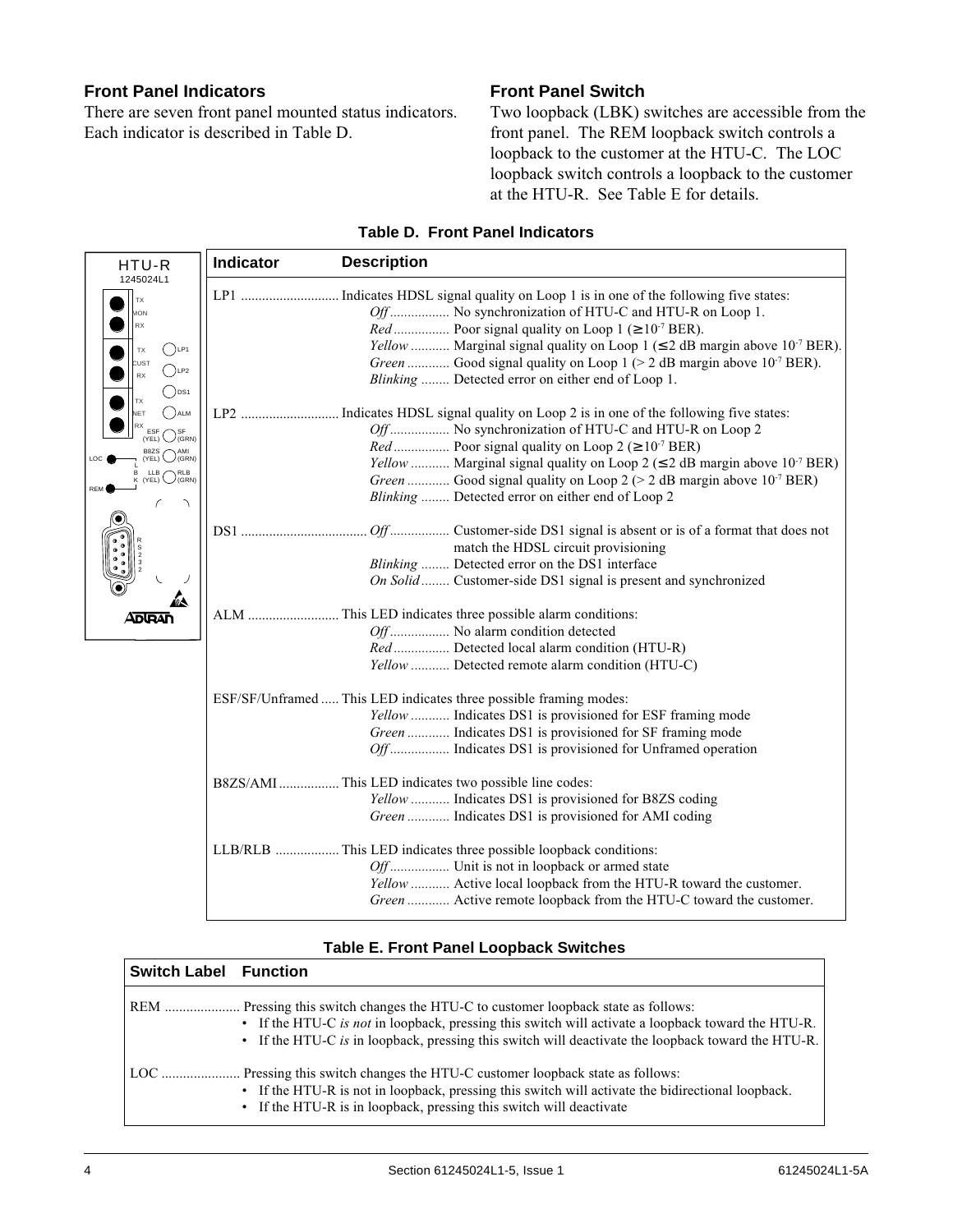# **Option Settings**

One three-position slide switch (SW1) and a three-position Dipswitch pack (SW4) are used to configure settings on the unit. Figure 2 shows the location of these switches.



**Figure 2. Switch Locations**

**NOTE: Some HTU-C units (Central Office) also have an option setting for NIU Enable/ Disable. If this HTU-R (P/N 1245024L1) is used in a circuit, then its NIU EN/DIS setting takes precedence.**

A definition of each switch is shown in Tables C and D. Configuration may be performed by manually selecting each option switch.

# **3. CONNECTIONS**

All connections of the HTU-R are made through card edge connectors. Table F gives the card edge pin assignments for the HTU-R circuit pack. The circuit pack operates in either of the previously mentioned stand alone chassis, the ADTRAN HR4 HDSL shelf (P/N␣ 1242008L1), or the ADTRAN HR12 HDSL shelf (P/N␣ 1242007L1).

When the circuit pack is installed in any of the HTU-R enclosures, all connections are made through the enclosure backplanes. See the following ADTRAN documents for more information:

| <b>Part Number</b>              | <b>Description</b>               |
|---------------------------------|----------------------------------|
|                                 | 61242007L1-5  HR12 Installation/ |
|                                 | Maintenance                      |
| 61242008L1-5  HR4 Installation/ |                                  |
|                                 | Maintenance                      |
|                                 | 61242034L2-5  T400 Single Mount  |
|                                 | Installation/Maintenance         |
|                                 | (removable RJ-48 jacks)          |

**NOTE: Ensure chassis ground is properly connected for either stand-alone or shelf-mounted applications.**

#### **Table F. Card Edge Pin Assignments**

| <b>Pin Designation Description</b>                           |
|--------------------------------------------------------------|
| 1  CH GND  Chassis ground                                    |
| 5  DS1-T1  DS1 receive out tip (to customer<br>interface)    |
| 7  H1-T  HDSL Loop 1 tip (facility)                          |
| 11  CH GND  Chassis ground                                   |
| 12  GND  Ground for protection switching                     |
| 13  H1-R  HDSL Loop 1 ring (facility)                        |
| 15  DS1-R1  DS1 receive out ring (to customer<br>interface)  |
| 17  -48 VR  Local power return voltage                       |
| 20  VCC  +5VDC for protection switching                      |
| 27  CH GND  Chassis ground                                   |
| 32  PROT-4  Control line for protection switching            |
| 34  PROT-3  Control line for protection switching            |
| 35  -48 V  Local power -48 VDC                               |
| 38  PROT-2  Control line for protection switching            |
| 40  PROT-1  Control line for protection switching            |
| 41  H2-T  HDSL Loop 2 tip (facility)                         |
| 47  H2-R  HDSL Loop 2 ring (facility)                        |
| 49  DS1-R  DS1 transmit in ring (from customer<br>interface) |
| 55  DS1-T  DS1 transmit in tip (from customer<br>interface)  |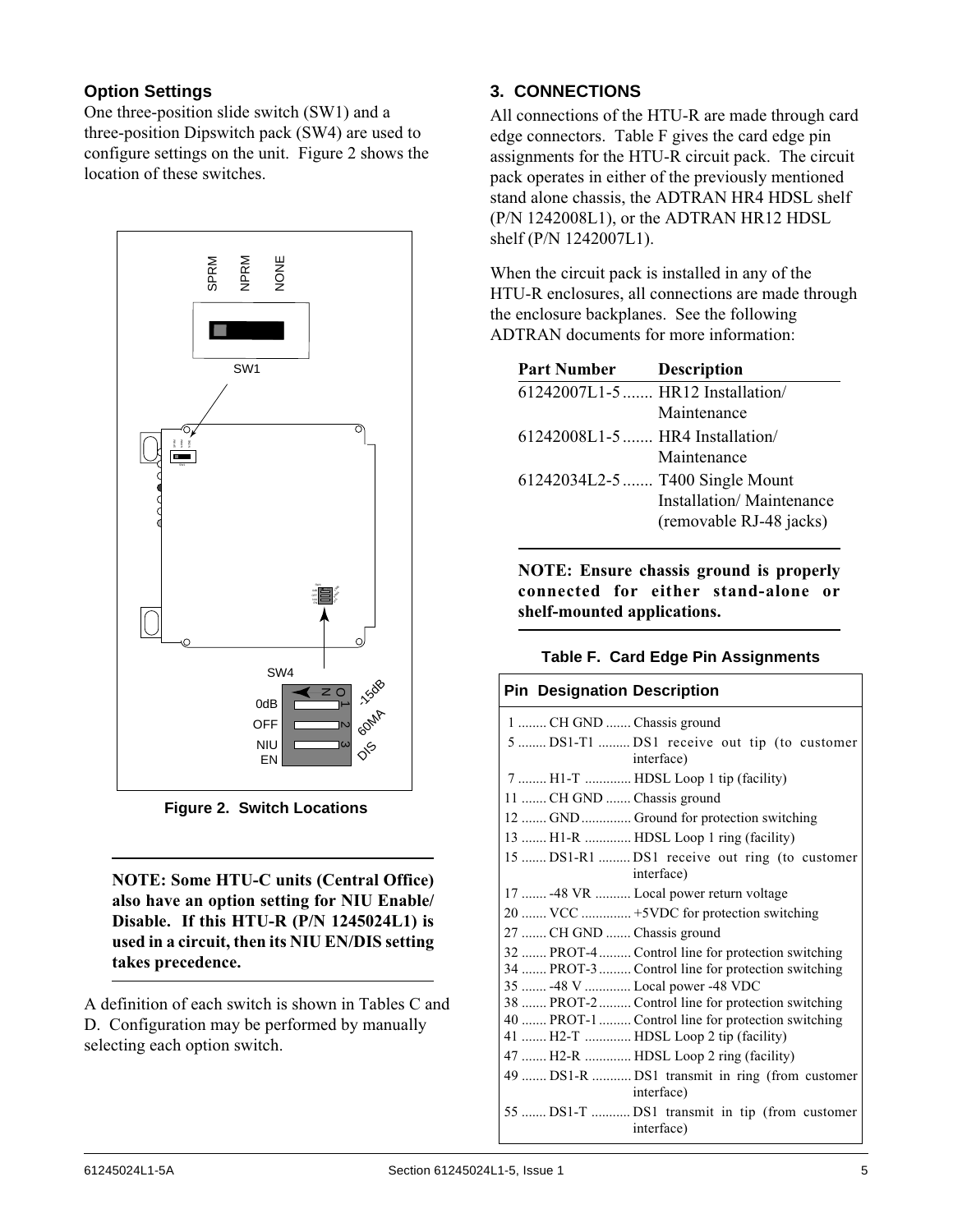# **4. HDSL SYSTEM TESTING**

The T400 HTU-R provides diagnostic, loopback, and signal monitoring capabilities.

The seven front panel LEDs provide diagnostics for HDSL loops, DS1 signals, alarms, provisioning, and loopbacks. See subsection 2 for details.

The HTU-R provides local and remote loopback capabilities via the loopback switches on the front panel.

# **Bantam Jack Description**

The front panel of the HTU-R contains monitoring and metallic splitting Bantam jacks. In general, the monitoring jacks provide a non-intrusive tap onto a signal line that permits the connection of test equipment to monitor the characteristics of that signal. For example, the DS1 MON jack on the HTU-R could be used to connect to a bit error rate tester to monitor for synchronization, test patterns, etc. The metallic splitting jacks provide an intrusive, signal interrupting access to the line. It is very important to know the direction of the access provided by a metallic splitting jack. Figures 3, 4, and 5 are illustrations of specific jack detail.

#### **DS1 MON, DS1 CUST, and DS1 NET Bantam Jacks**

The first jack, labeled MON, provides a non-intrusive access point for monitoring the transmit and receive signals at the DS1 interface point.

**NOTE: For the MON jacks, the Rx and Tx indications relate to the direction of the signal to/from the HTU-R, respectively.**

The second jack, labeled CUST, provides a metallic splitting of the DS1 lines for connecting test equipment to transmit and receive signals with the customer-provided equipment.

The third jack, labeled NET, provides a metallic splitting of the DS1 lines for connecting test equipment to transmit and receive signals with the HTU-R and network.



**Figure 3. HTU-R MON Diagram**



**Figure 4. HTU-R NET Diagram**



**Figure 5. HTU-R CUST Diagram**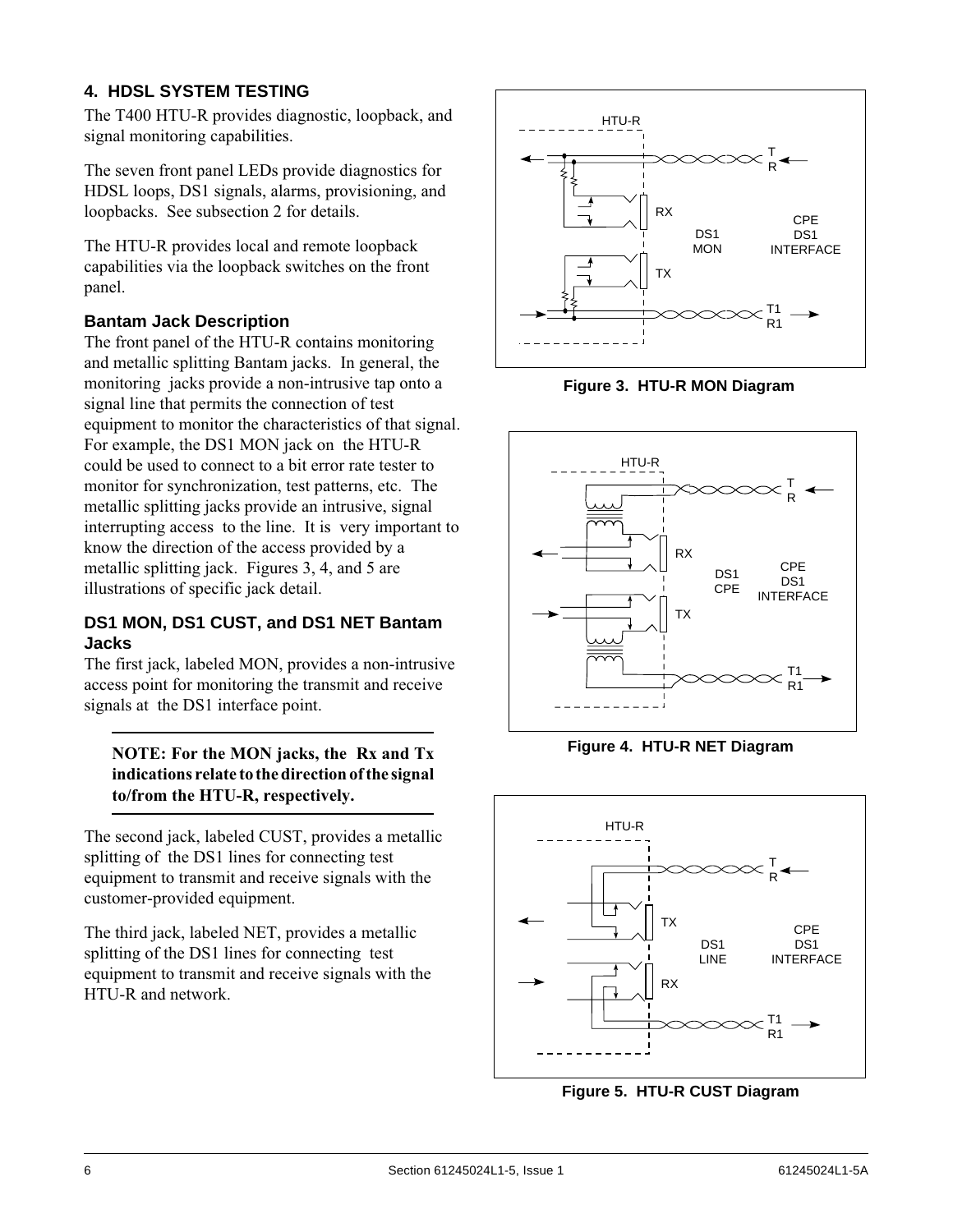#### **HTU-R Network Loopbacks**

The HTU-R responds to multiple loopback activation processes. The loopback position is a logic loopback located within the HTU-R internal HDSL transceiver. See Figure 6.

First, loopback activation may be accomplished using the control port of the HTU-C or HTU-R. Refer to the ADTRAN HTU-C Installation/Maintenance practice, Section 61245001L1-5 or other HTU-C practices for more information.



**Figure 6. HDSL Loopbacks**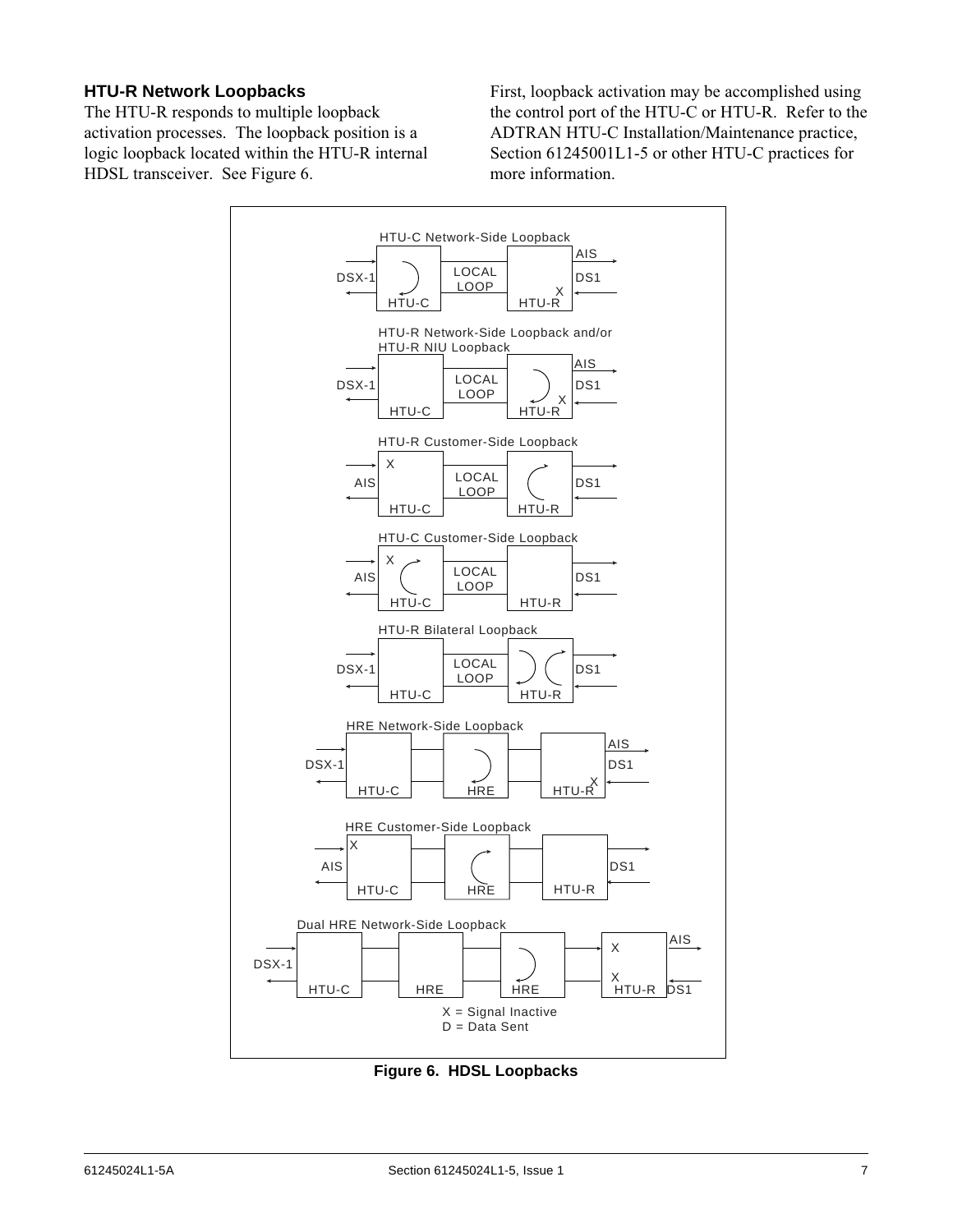Second, the HTU-R will respond to the industry defacto HDSL loopback codes as designated in the ANSI document T1E1.4/92. A synopsis of the method described by ANSI is presented in Appendix␣ A.

Third, the HTU-R responds to T1 Network Interface Unit (NIU) loopback codes as described in Bellcore TR-TSY-000312 if the HTU-R is optioned for NIU loopbacks. The NIU loopback codes are as follows:

| In-band Codes:    | Loop-up $11000$                |
|-------------------|--------------------------------|
|                   | Loop down $11100$              |
| <b>ESF</b> Codes: | Loop-up  0001 0010 1111 1111   |
|                   | Loop-down  0010 0100 1111 1111 |

This unit contains smartloop technology. That is, if the unit is optioned to operate in auto frame mode, it constantly monitors the DSX-1 for a framing pattern. In auto frame mode, the unit will initiate the proper loopback regardless of how the loopback control sequence is sent (framed or unframed). With the framing mode set to ESF, SF, or Unframed, the loopback control code must match the framing format.

Receiving the in-band codes for more than five seconds or the ESF codes four consecutive times will cause the appopriate loopback action.

The Low Voltage HTU-R will respond to the loop-up codes by activating the NIU loopback from either the disarmed or armed state. The loop-down codes will return the HTU-R to the state from the armed or loop-up state.

Refer to Appendix A for more details on loopbacks and loopback arming sequences.

#### **Customer Loopbacks**

In addition to the loopbacks in the direction of the network, the HTU-R may also be looped back in the direction of the customer using the terminal control port of either the HTU-C, the HTU-R or the LOC LBK switch on the front panel of the HTU-R. The HTU-C can be looped to the customer using the REM LBK switch on the front panel of the HTU-R. The HTU-C and HTU-R Customer Side Loopbacks are illustrated in Figure 6.

**NOTE: Network and customer loopbacks are governed by the loopback timeout option configured on the HTU-C.**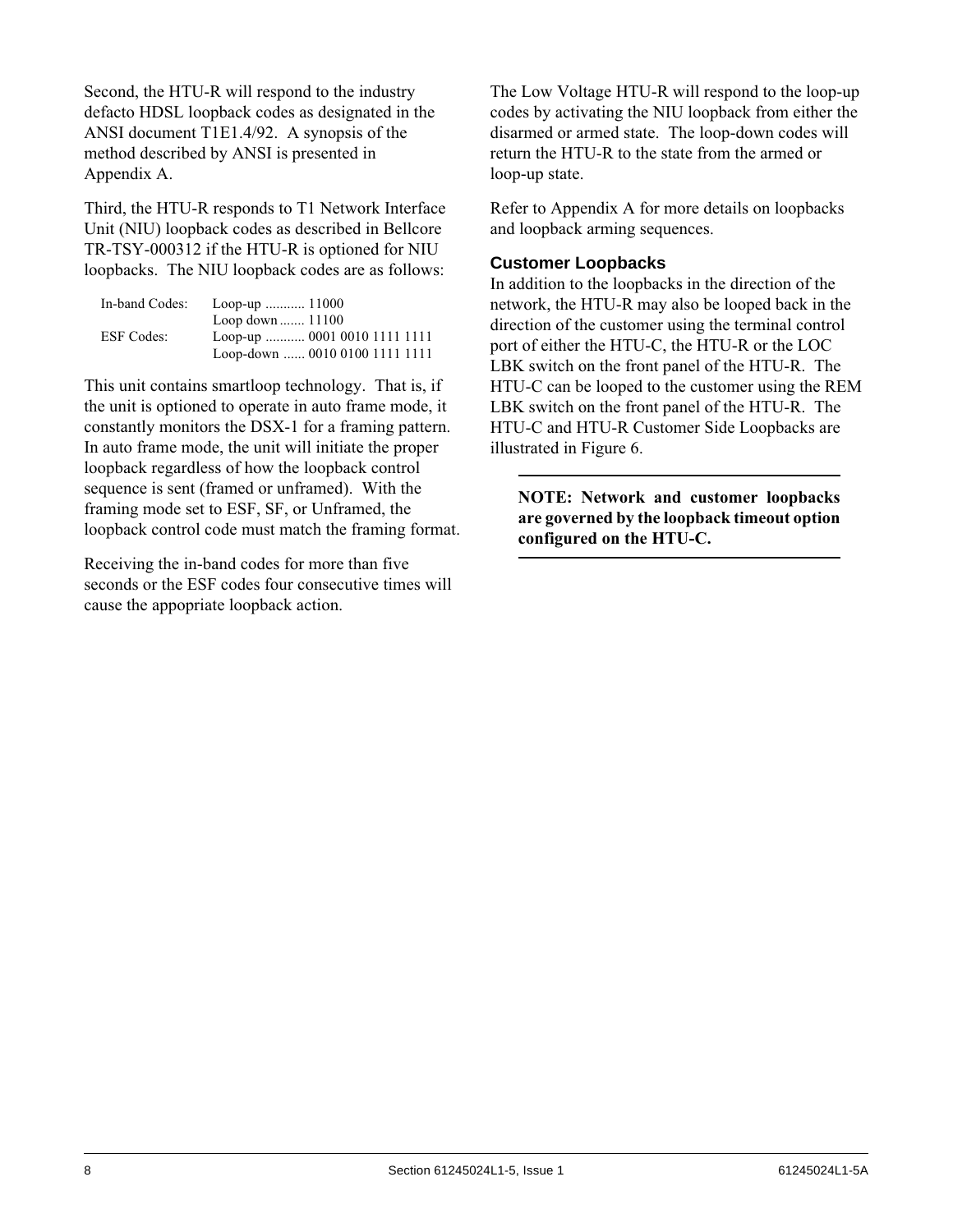# **5. CONTROL PORT OPERATION**

The HTU-C provides a faceplate-mounted DB9 connector that supplies an RS-232 interface for connection to a controlling terminal. The pinout of the DB9 is illustrated in Figure 7.



**Figure 7. RS-232 (DB9) Pin Assignments**

The terminal interface operates at data rates from 1.2␣ kbps to 19.2 kbps. The asynchronous data format is fixed at 8 data bits, no parity, and 1 stop bit. The supported terminal type is VT-100 or compatible.

**NOTES: 1. If you are using a personal computer (PC) with terminal emulation capability, be sure to disable any power saving programs. Otherwise, communication between the PC and the HDSL unit may be disrupted, resulting in misplaced characters or screen timeouts. 2. If you are using HyperTerminal as a terminal emulation package with Windows␣ 95, upgrade to HyperTerminal Private Edition, available free on-line at www.hilgraeve.com.**

#### **Operation**

For abbreviations used in the screen diagrams, see Table G.

| Abbreviation<br><b>Definition</b>                      |
|--------------------------------------------------------|
| ES  Errored Seconds                                    |
| ESF: Second in which a BPV or CRC error occurs         |
|                                                        |
| SES  Severely errored seconds                          |
|                                                        |
| ESF: Second in which 1544 BPVs or 320 CRC errors occur |
| UAS  Unavailable seconds                               |
|                                                        |
|                                                        |
|                                                        |
| ESF  Extended superframe format                        |
| B8ZS Bipolar with 8-zero substitution                  |
| AMI  Alternate mark inversion                          |
|                                                        |
| BPV  Bipolar violation                                 |
| DSX/DS1  Second in which a bipolar violation occurs    |
| NIU  T1 Network Interface Unit                         |
| S/N  Serial number                                     |
| 15M  Fifteen-minute period                             |
| 24H  Twenty-four-hour period                           |

#### **Table G. Screen Abbreviations**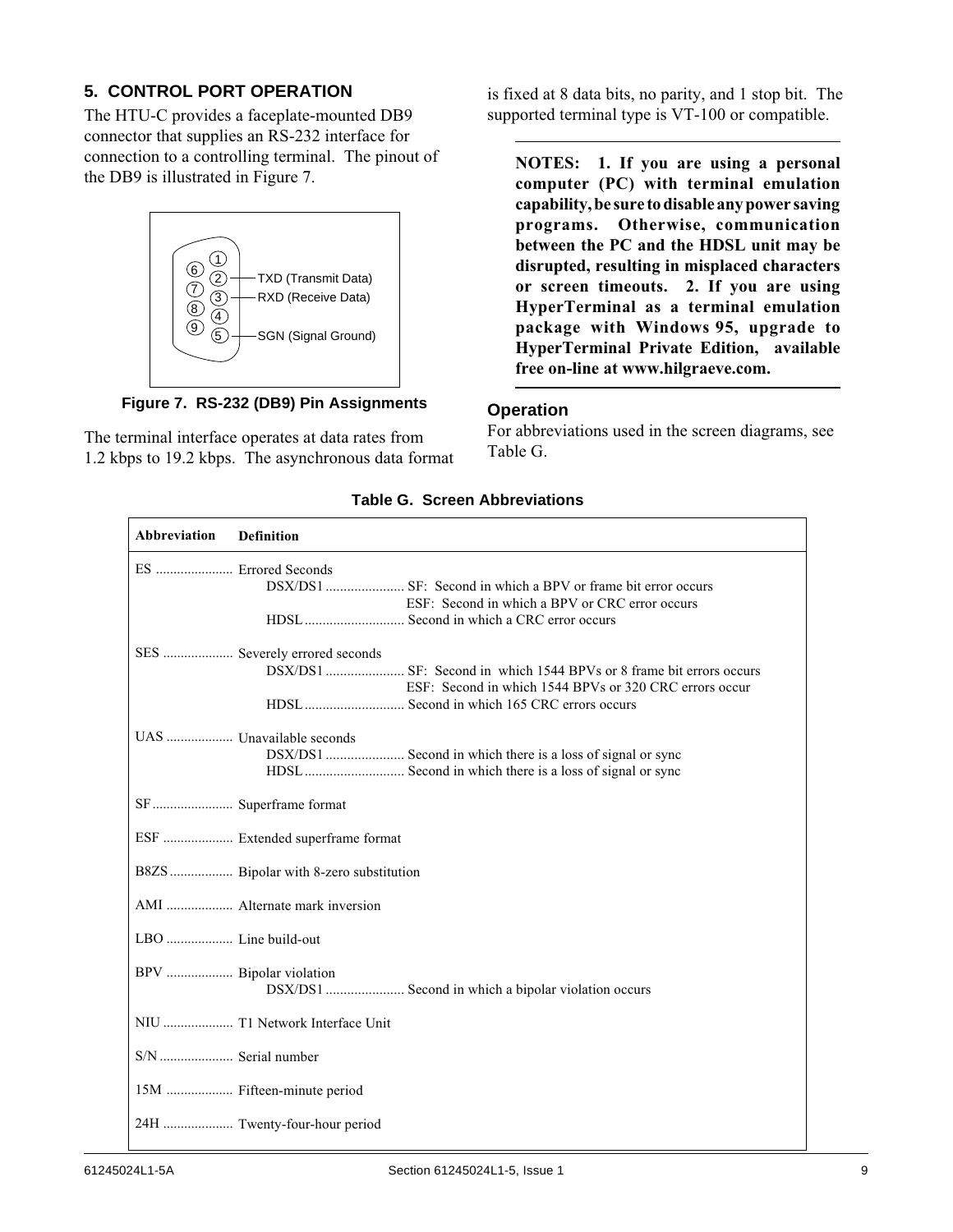The screens illustrated in Figures 8 through 16 are for an HDSL circuit deployed with ADTRAN's Low Voltage HDSL technology. The circuit includes an HTU-C, HTU-R, and HRE. This scenario was chosen for inclusiveness of functionality. However, other configurations are possible and their displays will vary slightly from those shown in this section.

A terminal session is initiated by entering multiple space bar characters, which are used by the HTU-C to determine the speed of the terminal. Once the speed has been determined, an Introductory Menu is presented, as illustrated in Figure 8.

From the Introductory Menu, the Main Menu may be selected by pressing the letter "M". The Main Menu provides access to detailed performance and configuration information, as illustrated in Figure 9, HDSL Main Menu Screen.

From the Main Menu, the following screens can be accessed.

- 1. Current System Status
- 2. Performance History
- 3. ADTRAN Information
- 4. Loopback Options
- 5. Self-Test
- 6. Provisioning
- 7. Troubleshooting
- 8. Set Time/Date/Circuit ID

The Current System Status screen illustrated in Figure 10 provides quick access to status information for both the HTU-C and HTU-R. Type "H" to view the Current System Status screen for the HRE. See Figure 10A for the HRE Current System Status screen.

At each 15-minute interval, the performance information is transferred to the 15-minute performance data register accessed from the Performance History screen. This unit displays performance information in 15-minute increments for the last 24-hour period. At each 24-hour interval, the performance data is transferred into the 24-hour performance data register also accessed using the

Performance History screen. The Performance History screen is shown in Figure 11. Type "H" to view the Performance History screen for the HRE. See Figure 11A for the HRE Performance History screen.

At the Current System Status screen, type "Z" to reset the current performance registers to zero on the Current System Status screen and Performance History screen.

Figures 10 and 10A consolidate current information for the HDSL, DSX-1, and DS1 interfaces. A key to the information provided is found in the center of the screen. Arrows indicate the key applies to both the HTU-C and HTU-R.

| LOSS  Pulse Attenuation Measurement <sup>2</sup>   |  |
|----------------------------------------------------|--|
| SYNC  HDSL Loop 1 and Loop 2 Sync                  |  |
| <b>Status</b>                                      |  |
| ES 15M/24H  Errored Seconds <sup>3</sup>           |  |
| SES 15M/24H. Severely Errored Seconds <sup>3</sup> |  |
| UAS 15M/24H Unavailable Seconds <sup>3</sup>       |  |

An indication of Pair Reversal (if present) is given at the bottom of the first key column. Status and configuration information for the DS1 and DSX-1 signals is located in the center of the screen near the bottom.

| FRAME T1 Framing Format selected             |
|----------------------------------------------|
| CODE  T1 Line Code selected                  |
| LBO Line Build-Out selected (for DSX-1);     |
| Customer Signal of 0 or -15 dB (for<br>DS1)  |
| NIU  Network Interface Unit enabled          |
| BPV Bipolar Violations detected              |
| $(DSX-1$ and $DS1)$                          |
| ES  Errored Seconds (DSX-1 and DS1)          |
| SES Severely Errored Seconds                 |
| $(DSX-1$ and $DS1)$                          |
| UAS Unavailable Seconds (DSX-1 and           |
| DS <sub>1</sub>                              |
| Alarms  Lists current alarm condition status |

<sup>&</sup>lt;sup>2</sup>LOSS is typically several dB less than the insertion loss measured at 200 kHz. The LOSS measurement is a better indication of the loop's attenuation of the 2B1Q signal than the insertion loss measured at a single frequency. Adtran HDSL can operate on cables with an excess of 30 dB LOSS.

<sup>&</sup>lt;sup>3</sup>The first number is for the current 15-minute period and the second is the current 24-hour period (Loop 1 and Loop 2 numbers are displayed).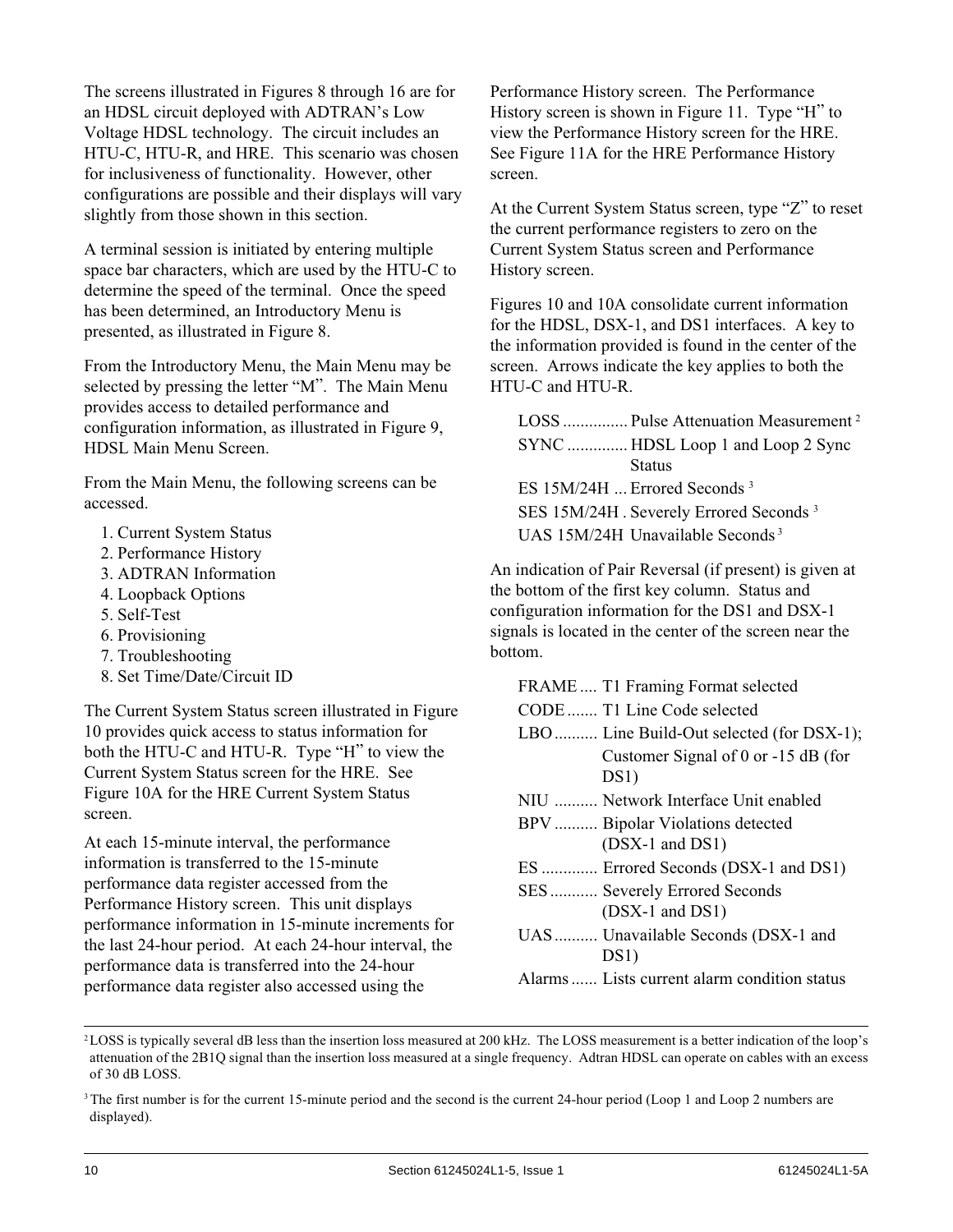A measure of signal quality (current/minimum/ maximum) for each HDSL loop is displayed on the Current System Status screen. The noise margin is the measure in dB above the 10-7 BER. A noise margin of 1 to 2 is considered marginal signal quality. Good signal quality is considered to be anything above 2.

Figures 12 and 13 depict the HDSL Loopback and Self-Test Option screens. Loopbacks and Self-Test may be evoked or terminated using these screens. A status of current loopback conditions is also provided.

The Provisioning Screen, illustrated in Figure 14, displays current provisioning option settings when the T400 HTU-R is used in a circuit with fifth-generation List 4 or List 8. Settings can be changed for system configuration by selecting the letter corresponding to the desired option (i.e., "A" for DSX-1 Line Buildout). Provisioning changes are also allowed at the CO end of the circuit. Provisioning from this terminal is not supported when used with earliergeneration equipment or other fifth-generation list units. (The generation of the product is identified in the fourth digit of the product number.)

The Troubleshooting Display, shown in Figure 15, graphically presents an HDSL circuit. The unit reviews red, yellow, and blue alarm conditions in the circuit to automatically predict where a fault is located. Once a fault location is suspected, the corresponding portion of the circuit on the screen is highlighted and a message describing the failure will appear.

The Set Time/Date/Circuit ID menu screen, illustrated in Figure 16, provides additional provisioning options. Enter the Time parameters as military time (for example, enter  $3:15$  p.m. as " $15:15:00$ "). Enter the Date parameters as mm/dd/yy (for example, enter January 1, 1999 as "01/01/99"). Enter the Circuit ID as a 25-character alphanumeric string.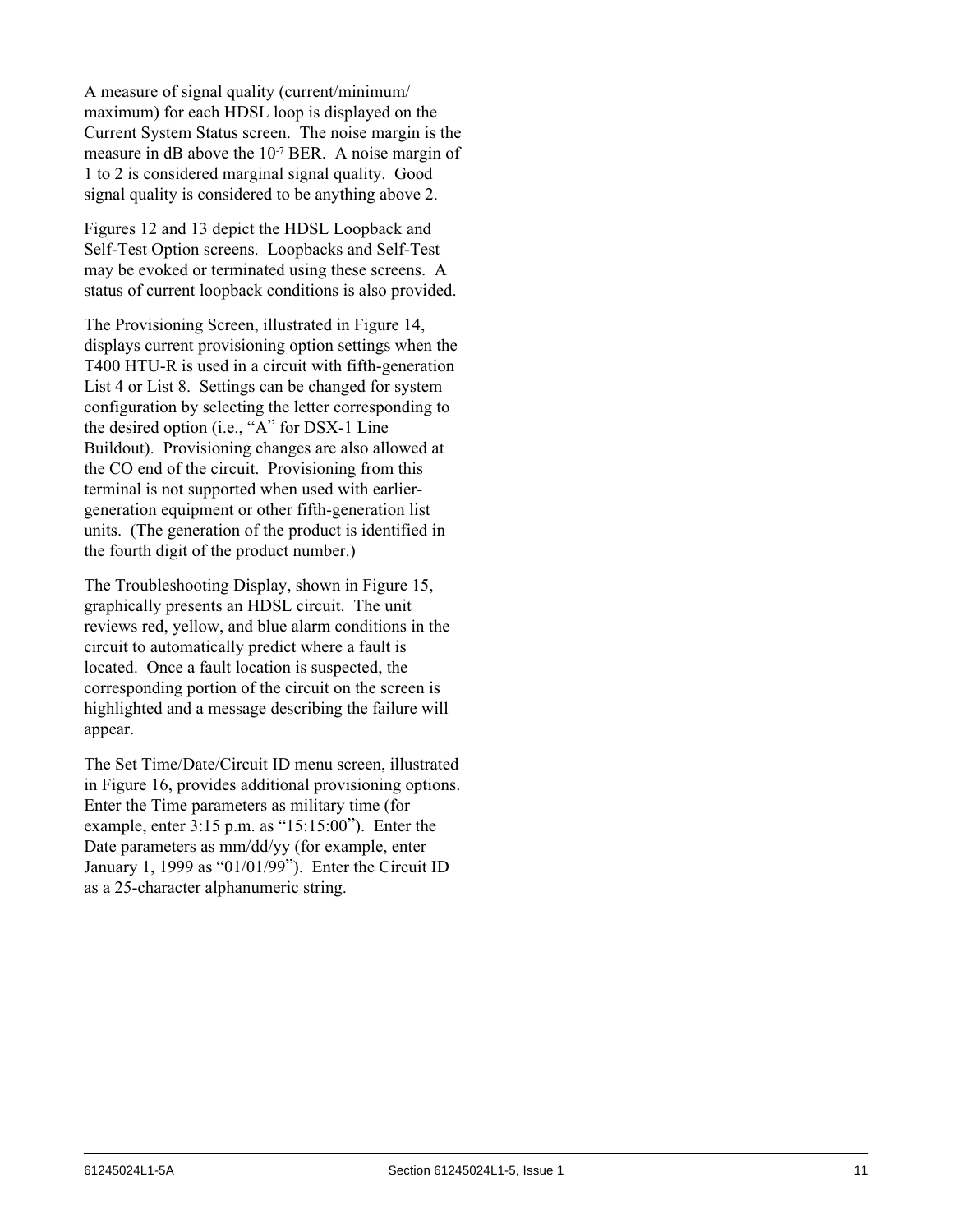CIRCUIT ID: XXX 01/02/98 18:35:28 ADTRAN 901 Explorer Boulevard Huntsville, Alabama 35806-2807 --------------- For Information or Technical Support --------------- Support Hours ( Normal 7am - 7pm CST, Emergency 7 days x 24 hours ) Phone: 800.726.8663 / 888.873.HDSL Fax: 256.963.6217 Internet: www.adtran.com —----------------------------------------------------------------------------- HTU-C INFORMATION ----------------- -----------------  $S/N : B12345678$ CLEI: T1L2BFCBAA CLEI: MANF: 06/98 HRE #1 INFORMATION ------------------ S/N : A746C6660 CLEI: T1R5FPYDAA MANF: 01/98 Press "M" to view Main Menu.



| CIRCUIT ID: XXX | 01/02/98 18:40:07                                                                                                                                                                          |
|-----------------|--------------------------------------------------------------------------------------------------------------------------------------------------------------------------------------------|
|                 | ADTRAN HDSL MAIN MENU                                                                                                                                                                      |
|                 | 1) CURRENT SYSTEM STATUS<br>2) PERFORMANCE HISTORY<br>3) ADTRAN INFORMATION<br>4) LOOPBACK OPTIONS<br>5) SELF-TEST<br>6) PROVISIONING<br>7) TROUBLESHOOTING<br>8) SET TIME/DATE/CIRCUIT ID |
|                 | Choose a screen by pressing the corresponding number.                                                                                                                                      |

#### **Figure 9. HDSL Main Menu Screen**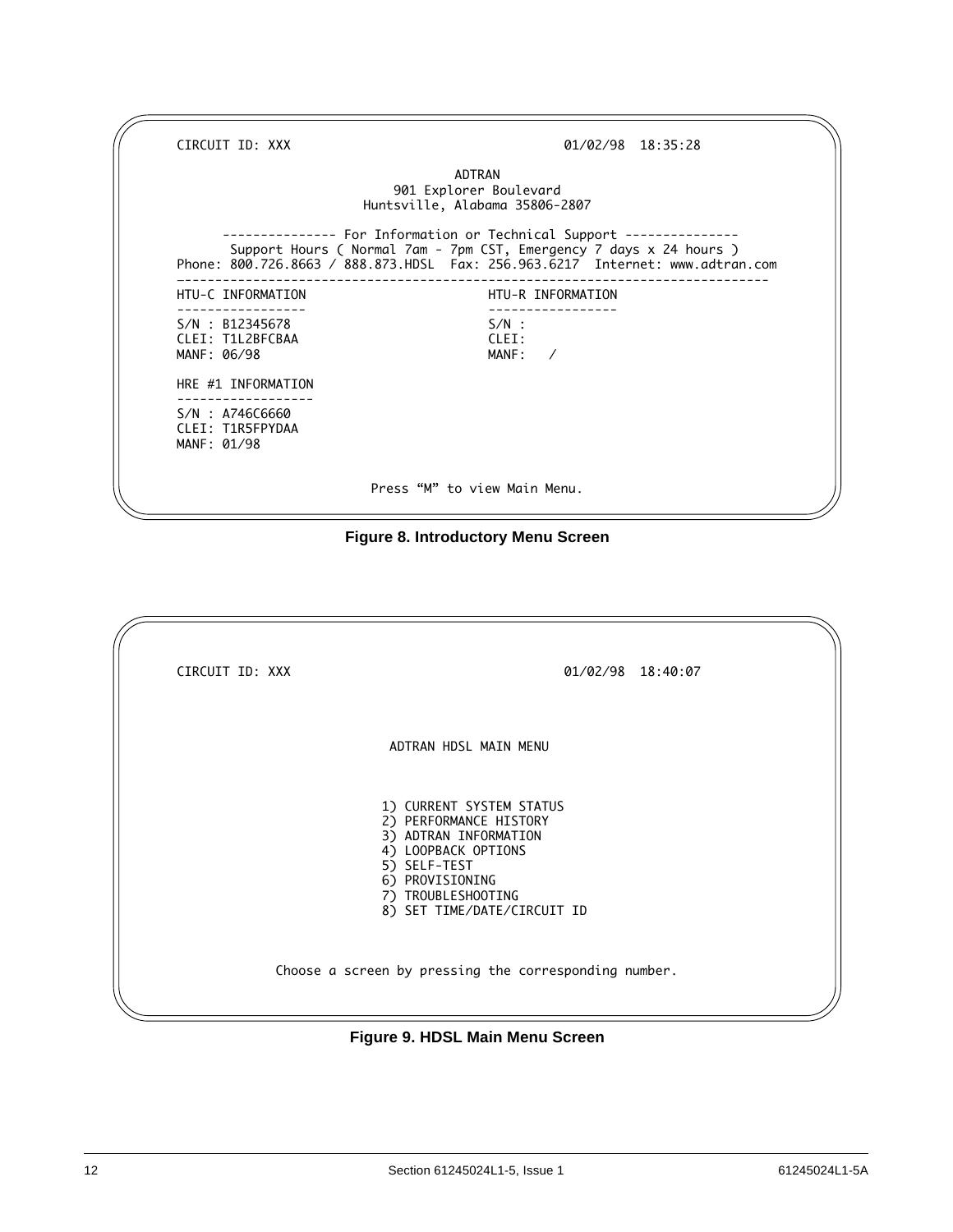|                   | ---------HTU-C--------- |                                            |              |                                   |               |                                |                         | -HTU-R---------         |
|-------------------|-------------------------|--------------------------------------------|--------------|-----------------------------------|---------------|--------------------------------|-------------------------|-------------------------|
| 01(01) dB         | 01(01) dB               | $\leftarrow$ SYNC                          | <- LOSS      | CUR(MAX) ->                       |               |                                | 02(02) dB<br><b>YES</b> | 02(02) dB               |
| YES<br>000/00000  | <b>YES</b><br>000/00000 |                                            |              | <- ES 15M/24H                     |               | $\rightarrow$<br>$\rightarrow$ | 000/00000               | <b>YES</b><br>000/00000 |
| 000/00000         | 000/00000               |                                            |              | <- SES 15M/24H ->                 |               |                                | 000/00000               | 000/00000               |
|                   | 839/00839 865/00865     |                                            |              | <- UAS 15M/24H ->                 |               |                                |                         | 838/00838 865/00865     |
|                   | LOOPBACKS INACTIVE      |                                            |              |                                   |               |                                |                         | LOOPBACKS INACTIVE      |
|                   |                         | $DSX-1$                                    |              |                                   |               |                                | DS1                     |                         |
| HTU-C MARGIN (dB) |                         |                                            |              | --------------------------------  |               |                                |                         | HTU-R MARGIN (dB)       |
|                   | CUR/MIN/MAX             | $ESF$ $\leftarrow$ FRAME $\rightarrow$ ESF |              |                                   |               |                                |                         | CUR/MIN/MAX             |
|                   |                         | $B8ZS \leftarrow$                          |              | CODE                              | $\rightarrow$ | B8ZS                           |                         |                         |
| LP1               | >9/>9/>9                | $EXT \leftarrow$                           |              | LBO                               | $\rightarrow$ | 0 dB                           | LP1                     | 20/20/20                |
| LP2               | >9/>9/>9                | $N/A$ $\leq$                               |              | NIU                               | $\rightarrow$ |                                | NO<br>LP2               | 20/20/20                |
|                   |                         | 00002                                      | $\leftarrow$ | BPV                               | $\rightarrow$ | 00000                          |                         |                         |
|                   |                         | 00002                                      |              | $\leftarrow$ ES                   | $\rightarrow$ | 00000                          |                         |                         |
|                   |                         | 00000                                      |              | $\leftarrow$ SES                  | $\rightarrow$ | 00000                          |                         |                         |
|                   |                         | 00096                                      |              | <- UAS                            | $\rightarrow$ | 00931                          |                         |                         |
|                   |                         | NONE                                       |              | $\leftarrow$ ALARMS $\rightarrow$ |               | <b>NONE</b>                    |                         |                         |

**Figure 10. Current System Status Screen**



**Figure 10A. Current System Status Screen - HRE**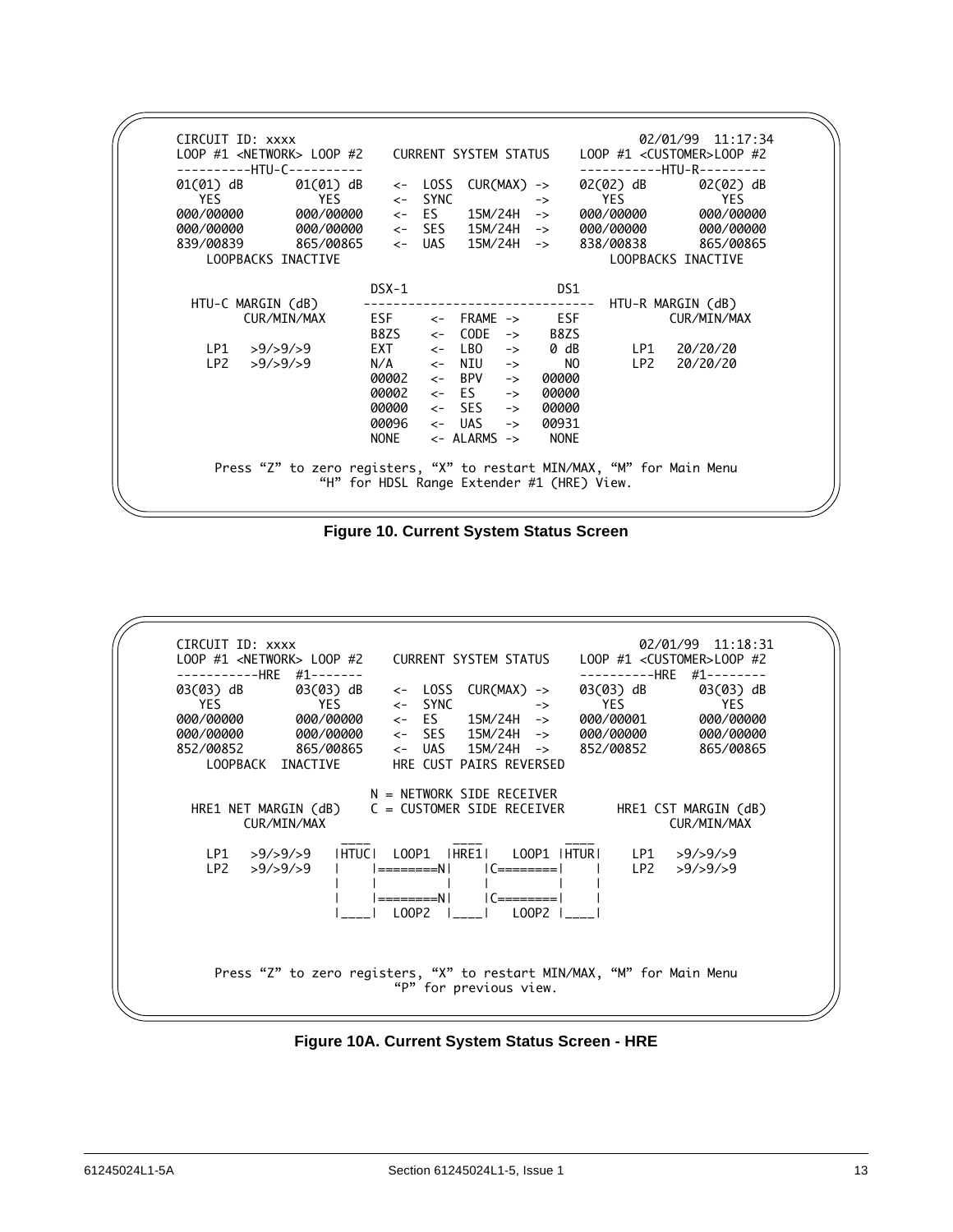

**Figure 11. Performance History Screen**

| CIRCUIT ID: XXXX                                                                                                                                                                                                                                                                                                                                                                                                    |                                      |  |                                                 | 02/01/99 11:19:43                                                  |  |
|---------------------------------------------------------------------------------------------------------------------------------------------------------------------------------------------------------------------------------------------------------------------------------------------------------------------------------------------------------------------------------------------------------------------|--------------------------------------|--|-------------------------------------------------|--------------------------------------------------------------------|--|
| 24 HOUR REGISTERS PERFORMANCE HISTORY 15 MINUTE REGISTERS                                                                                                                                                                                                                                                                                                                                                           |                                      |  |                                                 |                                                                    |  |
| $---ES---SES---$                                                                                                                                                                                                                                                                                                                                                                                                    |                                      |  |                                                 | --ES-SES--------ES-SES-                                            |  |
|                                                                                                                                                                                                                                                                                                                                                                                                                     |                                      |  |                                                 |                                                                    |  |
| $01/31$ ----- -----                                                                                                                                                                                                                                                                                                                                                                                                 |                                      |  |                                                 |                                                                    |  |
| $01/30$ ----- -----                                                                                                                                                                                                                                                                                                                                                                                                 | $ $ 11:00 --- --- 07:00 --- --       |  |                                                 |                                                                    |  |
| $01/29$ ----- -----                                                                                                                                                                                                                                                                                                                                                                                                 |                                      |  |                                                 | $10:45$ --- --- 06:45 --- ---                                      |  |
| $01/28$ ----- -----                                                                                                                                                                                                                                                                                                                                                                                                 | $1$ 10:30 --- --- 06:30 --- --       |  |                                                 |                                                                    |  |
| $01/27$ ----- -----                                                                                                                                                                                                                                                                                                                                                                                                 |                                      |  |                                                 |                                                                    |  |
| $01/26$ ----- -----                                                                                                                                                                                                                                                                                                                                                                                                 | $1$ 10:00 --- --- 06:00 --- --       |  |                                                 |                                                                    |  |
| $\varnothing$ 1/25 ----- ----- <-- <--                                                                                                                                                                                                                                                                                                                                                                              |                                      |  | $109:45$ --- ---                                | 05:45 --- ---                                                      |  |
|                                                                                                                                                                                                                                                                                                                                                                                                                     |                                      |  | 09:30 --- ---                                   | $05:30$ --- ---                                                    |  |
| VIEW 1 : HRE NETWORK LP1                                                                                                                                                                                                                                                                                                                                                                                            |                                      |  | $1 \qquad \qquad \text{09:15} \text{ -- -- --}$ | $05:15$ --- ---                                                    |  |
|                                                                                                                                                                                                                                                                                                                                                                                                                     |                                      |  | 09:00 --- ---                                   | 05:00 --- ---                                                      |  |
| --> H <--1->  H <-2-->  H -                                                                                                                                                                                                                                                                                                                                                                                         |                                      |  |                                                 | $1$ 08:45 --- --- 04:45 --- ---                                    |  |
| $ T $ $ R $ $ T $                                                                                                                                                                                                                                                                                                                                                                                                   |                                      |  |                                                 | $1$ 08:30 --- --- 04:30 --- ---                                    |  |
| $ U $ $ E $ $ U $<br>$\left  \frac{1}{2} \right $ = $\left  \frac{1}{2} \right $ = $\left  \frac{1}{2} \right $ = $\left  \frac{1}{2} \right $ = $\left  \frac{1}{2} \right $ = $\left  \frac{1}{2} \right $ = $\left  \frac{1}{2} \right $ = $\left  \frac{1}{2} \right $ = $\left  \frac{1}{2} \right $ = $\left  \frac{1}{2} \right $ = $\left  \frac{1}{2} \right $ = $\left  \frac{1}{2} \right $ = $\left  \$ |                                      |  |                                                 | $1$ 08:15 --- --- 04:15 --- ---<br>$1$ 08:00 --- --- 04:00 --- --- |  |
|                                                                                                                                                                                                                                                                                                                                                                                                                     |                                      |  |                                                 | $07:45$ --- --- $03:45$ --- ---                                    |  |
| Press view number to select view                                                                                                                                                                                                                                                                                                                                                                                    |                                      |  | --> 07:30 --- ---                               | $03:30$ --- ---                                                    |  |
| Press "P" for previous view                                                                                                                                                                                                                                                                                                                                                                                         |                                      |  |                                                 |                                                                    |  |
|                                                                                                                                                                                                                                                                                                                                                                                                                     |                                      |  |                                                 |                                                                    |  |
| Press "B" to go back 8 hours                                                                                                                                                                                                                                                                                                                                                                                        |                                      |  |                                                 |                                                                    |  |
|                                                                                                                                                                                                                                                                                                                                                                                                                     | Press "M" to return to the Main Menu |  |                                                 |                                                                    |  |
|                                                                                                                                                                                                                                                                                                                                                                                                                     |                                      |  |                                                 |                                                                    |  |

**Figure 11A. Performance History Screen - HRE**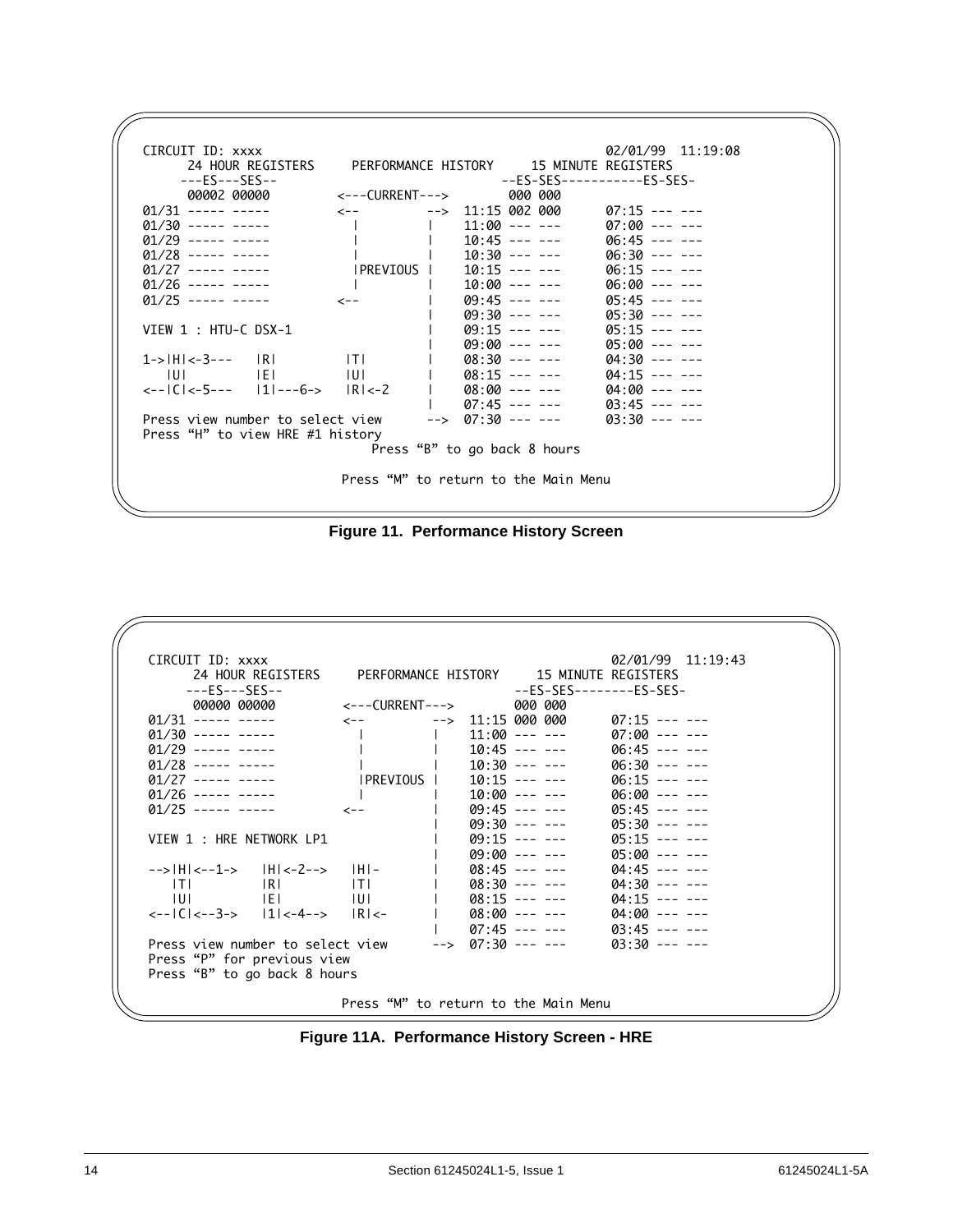

**Figure 12. Loopback Options Screen**

| CIRCUIT ID: XXX |                                                   | 01/02/98 18:42:12 |
|-----------------|---------------------------------------------------|-------------------|
|                 |                                                   |                   |
|                 | SELF-TEST                                         |                   |
|                 |                                                   |                   |
|                 |                                                   |                   |
|                 |                                                   |                   |
|                 |                                                   |                   |
|                 | Press "S" to initiate HTU-C and HTU-R self-tests. |                   |
|                 | Press "M" to return to the Main Menu.             |                   |
|                 |                                                   |                   |
|                 |                                                   |                   |
|                 |                                                   |                   |

**Figure 13. Self-Test Options Screen**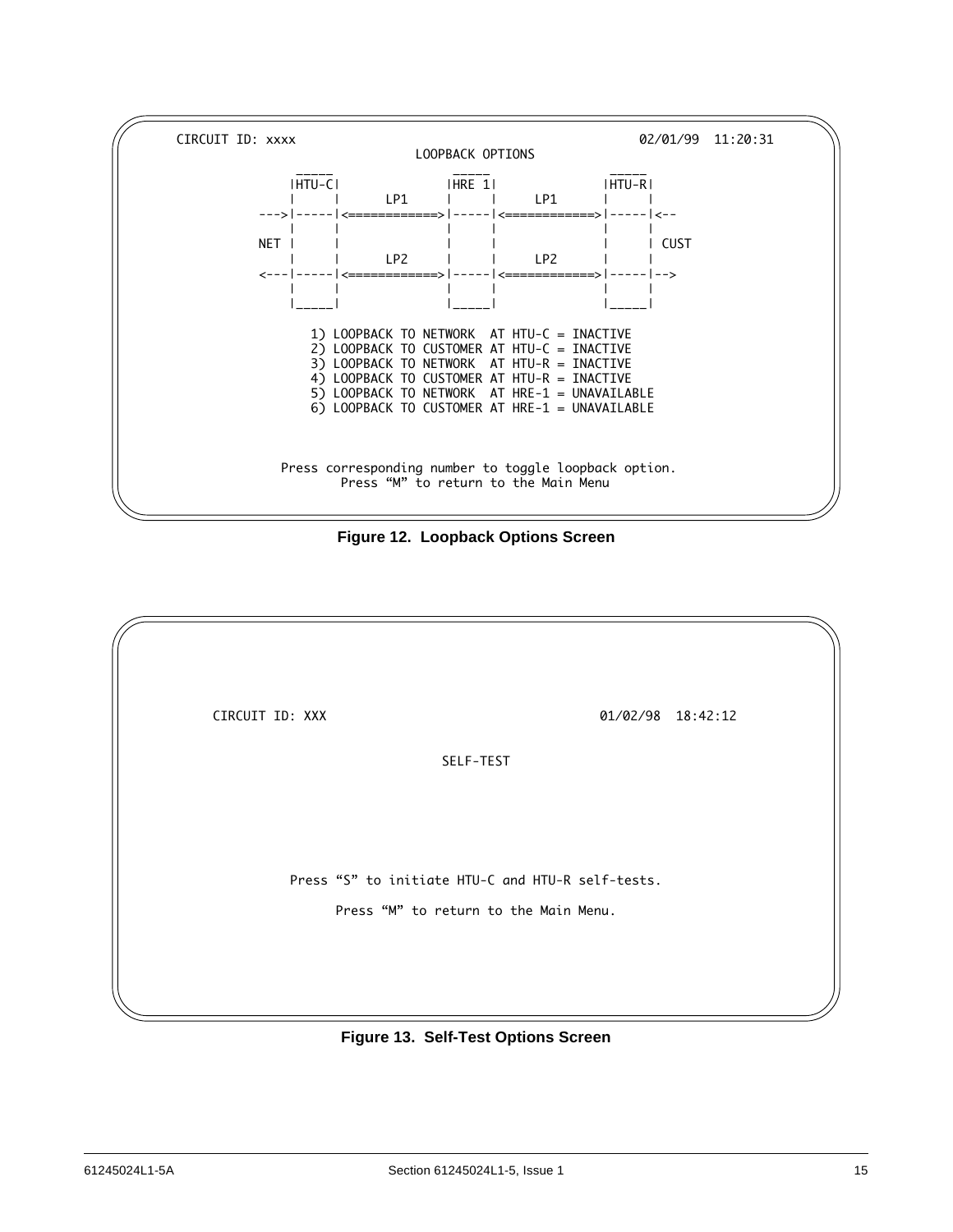

**Figure 14. Provisioning Screen**



**Figure 15. Troubleshooting Display**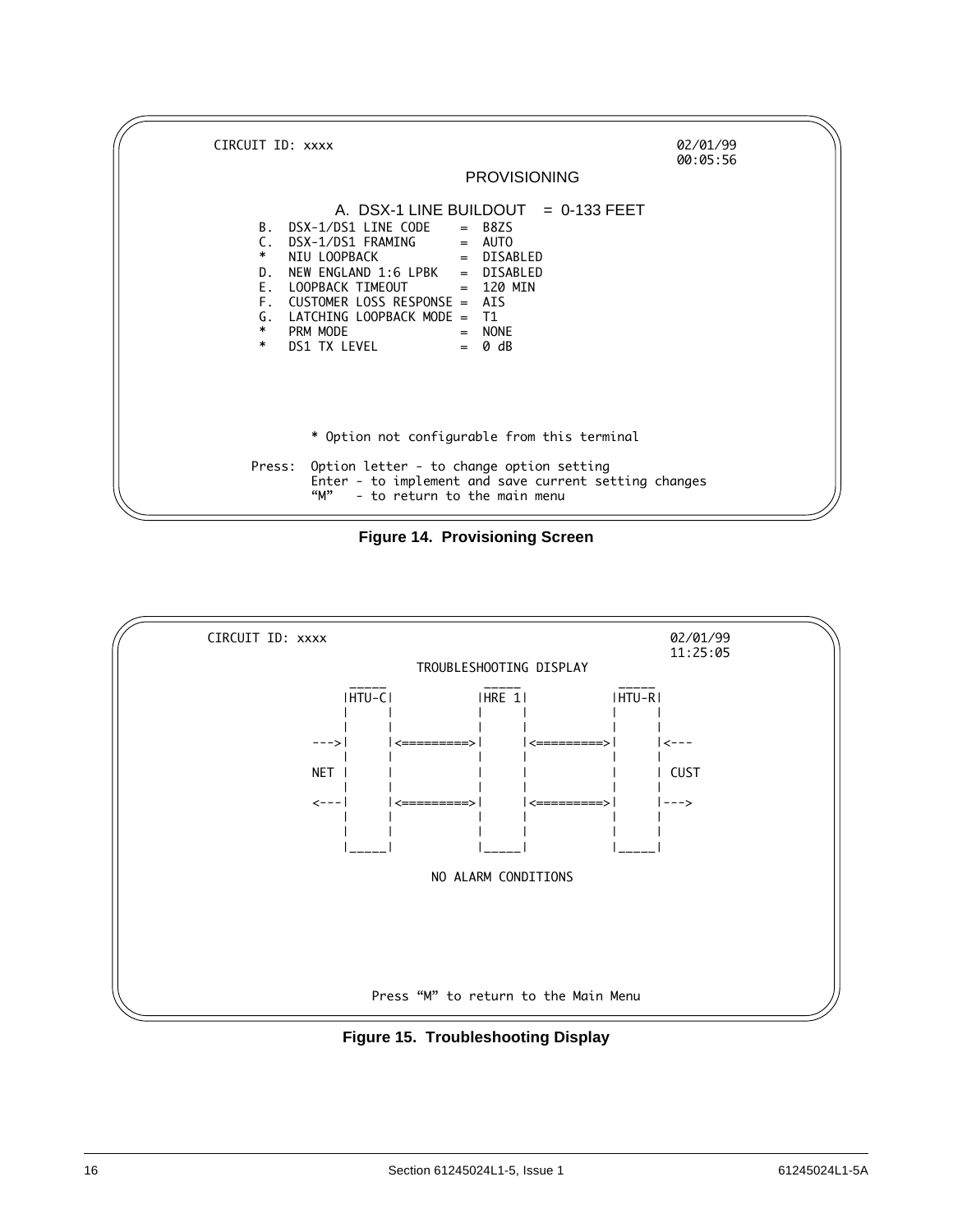| CIRCUIT ID: Circuit XXXXX                                                                   | 02/01/99 11:12:52 |  |
|---------------------------------------------------------------------------------------------|-------------------|--|
| SET TIME/DATE/CIRCUIT ID                                                                    |                   |  |
| 1) SET TIME<br>2) SET DATE<br>3) SET CIRCUIT ID                                             |                   |  |
| Choose an option by pressing the corresponding number.<br>Press "M" to return to Main Menu. |                   |  |

**Figure 16. Set Time/Date/Circuit ID Screen**

 $\sqrt{}$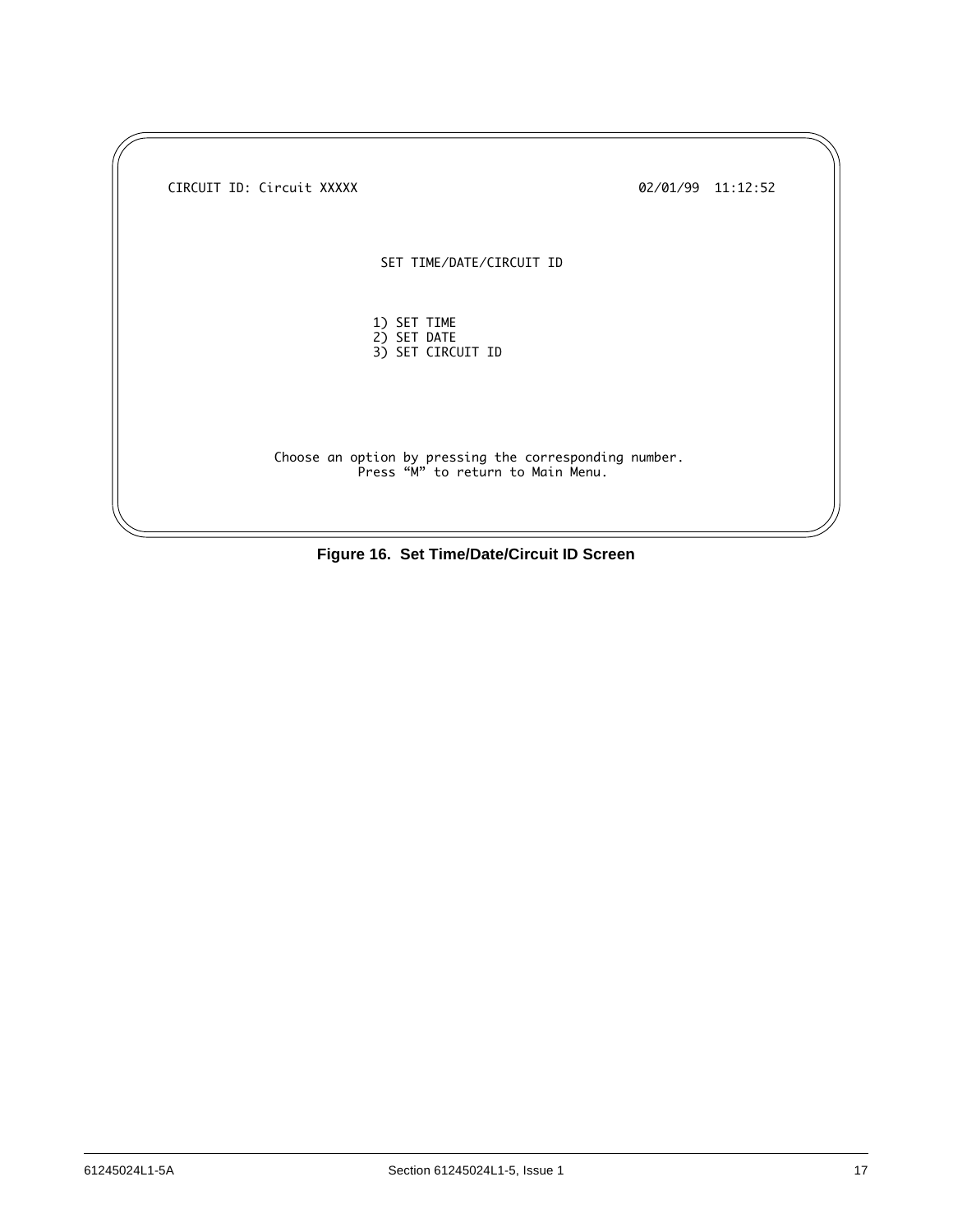# **6. HDSL DEPLOYMENT GUIDELINES**

The ADTRAN HDSL system is designed to provide DS1-based services over loops designed to comply with Carrier Service Area (CSA) guidelines. CSA deployment guidelines are given below.

- 1. All loops are non-loaded only.
- 2. For loops with 26-AWG cable, the maximum loop length including bridged tap lengths is 9␣ kFt.
- 3. For loops with 24-AWG cable, the maximum loop length including bridged tap lengths is 12␣ kFt.
- 4. Any single bridged tap is limited to 2 kFt.
- 5. Total bridged tap length is limited to 2.5 kFt.
- 6. The total length of multi-gauge cable containing 26-AWG cable must not exceed

12 -  $\{(3^*L^{26})/9\}$  - L<sup>BTAP</sup> (in kFt)

- $L^{26}$  =Total length of 26-AWG cable excluding bridged taps (in kFt)
- $L<sup>BTAP</sup>$  = Total length of all bridged taps (in kFt)

This deployment criteria is summarized in the chart shown in Figure 17.



**Figure 17. HDSL Deployment Guidelines**

Loop loss per kFt for other wire is summarized in Table H.

| Table H. HDSL Loss Values                       |
|-------------------------------------------------|
| (200 kHz cable loss in dB/Kft at 135 $\Omega$ ) |

| Cable | Cable                         |            | Temperature:  |             |
|-------|-------------------------------|------------|---------------|-------------|
| Gauge | <b>Type</b>                   | $68^\circ$ | 90 $^{\circ}$ | $120^\circ$ |
|       |                               |            |               |             |
|       | 26  Pulp  4.030  4.179  4.381 |            |               |             |
|       | 24  PIC  2.863  2.957  3.083  |            |               |             |
|       | 24  Pulp  3.159  3.257  3.391 |            |               |             |
|       | 22  PIC  2.198  2.255  2.333  |            |               |             |
|       | 22  Pulp  2.483  2.45  2.629  |            |               |             |
|       | 19  PIC  1.551  1.587  1.634  |            |               |             |
|       | 19  Pulp  1.817  1.856  1.909 |            |               |             |

Recommended maximum local loop loss information for PIC cable at 70°F, 135  $\Omega$ , resistive termination is provided in Table I.

| <b>Frequency</b><br>(Hz) | <b>Maximum Loss</b><br>(dB) |
|--------------------------|-----------------------------|
|                          |                             |
|                          |                             |
|                          |                             |
|                          |                             |
|                          | $150,000$ 32.75             |
|                          |                             |

An approximation for the maximum amount of wideband noise on an HDSL local loop as measured by a 50 kbps filter is  $\leq$  31 dBrn.

An approximation for the maximum level of impulse noise as measured using a 50 kbps filter on an HDSL loop is  $\leq 50$  dBrn.

**NOTE: These approximations are to be used as guidelines only and may vary slightly on different loops. Adhering to the guidelines should produce performance in excess of 10-7␣ BER.**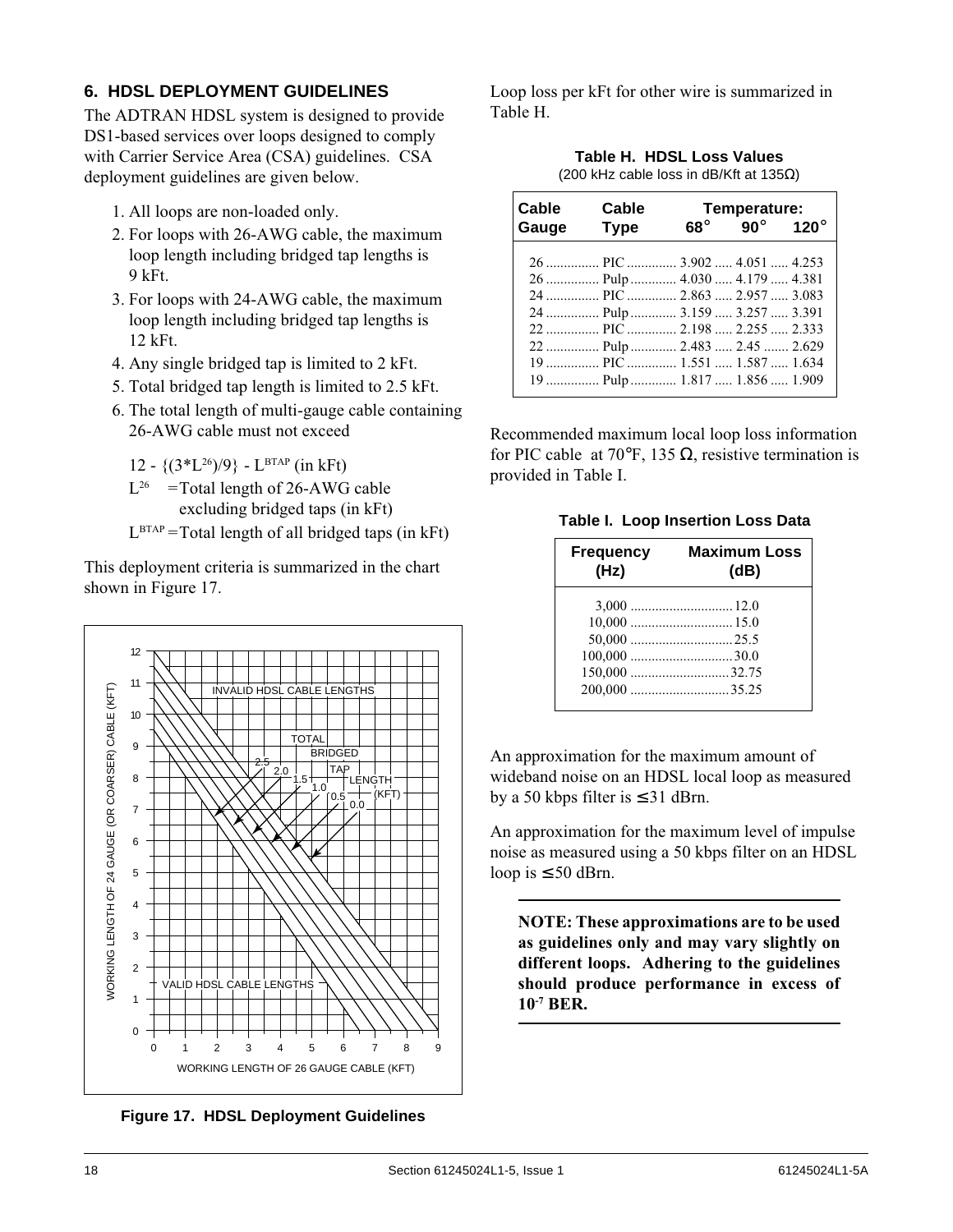# **7. TROUBLESHOOTING PROCEDURES**

Use Table J to troubleshoot the ADTRAN HTU-R.

#### **8. MAINTENANCE**

The ADTRAN HTU-R requires no routine maintenance. In case of equipment malfunction, use the faceplate Bantam jack connector to help locate the source of the problem.

ADTRAN does not recommend that repairs be performed in the field. Repair services may be obtained by returning the defective unit to the ADTRAN Customer Service RMA Department.

#### **9. PRODUCT SPECIFICATIONS**

Table K lists the HTU-R specifications.

#### **10. WARRANTY AND CUSTOMER SERVICE**

ADTRAN will replace or repair this product within ten years from the date of shipment if it does not meet its published specifications or fails while in service.

For detailed warranty, repair, and return information refer to the ADTRAN Equipment Warranty, Repair, and Return Policy and Procedure.

Return Material Authorization is required prior to returning equipment to ADTRAN.

For service, RMA requests, or further information, contact one of the following numbers:

#### **ADTRAN Customer Service**

| ADTRAN Telco Technical Support. (800) 726-8663 |                     |
|------------------------------------------------|---------------------|
| Standard support hours  Monday-Friday          |                     |
|                                                | 7 a.m. - 7 p.m. CST |
| Emergency support:  7 days/week, 24 hours/day  |                     |
|                                                |                     |
|                                                |                     |
|                                                |                     |
| <b>Customer and Product Support</b>            |                     |

(CAPS) ............................................. (256) 963-8722

#### **Repair and Return Address**

ADTRAN, Inc. Customer and Product Support (CAPS) 901 Explorer Boulevard Huntsville, Alabama 35806-2807

| <b>Condition</b>                                                    | <b>Solution</b>                                                                                                                                                                                                                                                                                                                                                                                           |  |
|---------------------------------------------------------------------|-----------------------------------------------------------------------------------------------------------------------------------------------------------------------------------------------------------------------------------------------------------------------------------------------------------------------------------------------------------------------------------------------------------|--|
| All front panel indicators are $Off$ .                              | 1. Make sure the HTU-R is properly seated in the housing.                                                                                                                                                                                                                                                                                                                                                 |  |
|                                                                     | 2. Verify that the HTU-C is delivering sufficient simplex voltage to the loops, if line powered.<br>The HTU-C should apply approximately -130 VDC between loops on point-to-point circuits<br>or with only one HRE. Circuits with two HREs will apply a voltage of approximately<br>-190 VDC between the loops. A minimum of approximately 65 V should be present between<br>the HDSL loops at the HTU-R. |  |
|                                                                     | 3. If steps 1 and 2 pass, replace the HTU-R.                                                                                                                                                                                                                                                                                                                                                              |  |
| Power is present and adequate,                                      | 1. Verify that the loop conforms with CSA guidelines (not too long, etc.).                                                                                                                                                                                                                                                                                                                                |  |
| but loop sync is not available<br>(LP1 and/or LP2 LEDs are $Off$ ). | 2. Verify that the tip and ring of each HDSL loop belong to the same twisted pair.                                                                                                                                                                                                                                                                                                                        |  |
|                                                                     | 3. Verify that loop loss at 200 kHz is not greater than 35.25 dB.                                                                                                                                                                                                                                                                                                                                         |  |
|                                                                     | 4. Verify that noise on both HDSL loops is within acceptable limits (see subsection 5).                                                                                                                                                                                                                                                                                                                   |  |
|                                                                     | 5. If steps 1 through 4 pass and loop sync is still not available, replace the unit with one known to<br>be in proper working condition.                                                                                                                                                                                                                                                                  |  |

#### **Table J. Troubleshooting Guide**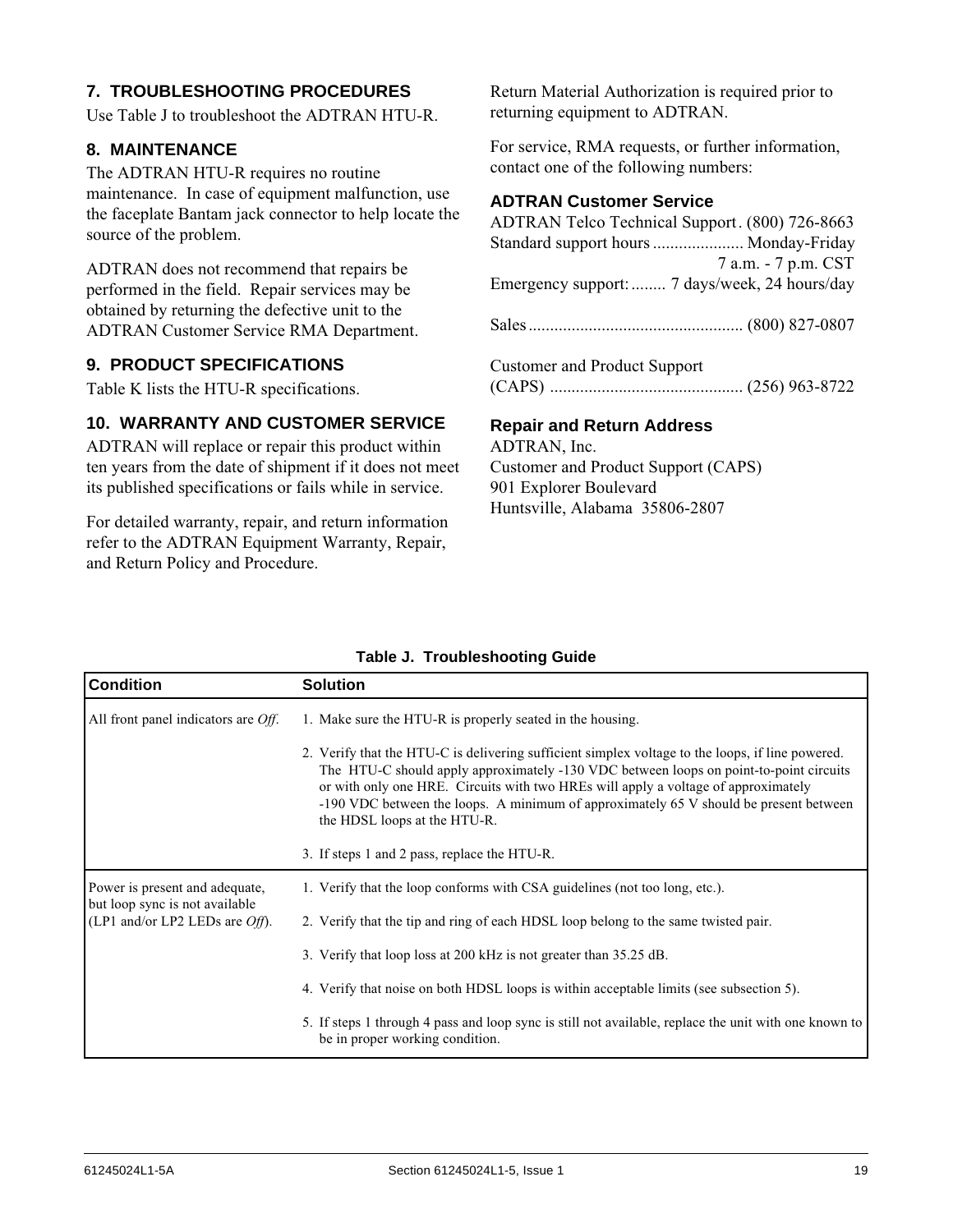# **Table K. ADTRAN T400 Low Voltage HTU-R Specifications**

| Loop Interface                                         |                                                                                          |  |  |  |  |
|--------------------------------------------------------|------------------------------------------------------------------------------------------|--|--|--|--|
|                                                        |                                                                                          |  |  |  |  |
|                                                        |                                                                                          |  |  |  |  |
|                                                        |                                                                                          |  |  |  |  |
|                                                        |                                                                                          |  |  |  |  |
|                                                        |                                                                                          |  |  |  |  |
|                                                        |                                                                                          |  |  |  |  |
|                                                        |                                                                                          |  |  |  |  |
|                                                        |                                                                                          |  |  |  |  |
|                                                        |                                                                                          |  |  |  |  |
|                                                        |                                                                                          |  |  |  |  |
| HDSL Tx Signal Level  13.5 dBm                         |                                                                                          |  |  |  |  |
|                                                        |                                                                                          |  |  |  |  |
|                                                        |                                                                                          |  |  |  |  |
| <b>Customer Interface</b>                              |                                                                                          |  |  |  |  |
| 4-wire DS1 (T1.403-compatible) (ITU-T I.431 compliant) |                                                                                          |  |  |  |  |
| DS1 Signal Output Level  0 or -15 dB                   |                                                                                          |  |  |  |  |
|                                                        |                                                                                          |  |  |  |  |
| DS1 Line Coding  AMI, B8ZS                             |                                                                                          |  |  |  |  |
| DS1 Framing Format  SF, ESF, Unframed                  |                                                                                          |  |  |  |  |
| Power                                                  |                                                                                          |  |  |  |  |
| Span-powered by HTU-C or locally powered via -48 VDC   |                                                                                          |  |  |  |  |
| <b>Clock Sources</b>                                   |                                                                                          |  |  |  |  |
|                                                        |                                                                                          |  |  |  |  |
|                                                        | Internal Clock Accuracy  ± 25 ppm (exceeds Stratum 4). Meets T1.101 timing requirements. |  |  |  |  |
| <b>Tests</b>                                           |                                                                                          |  |  |  |  |
|                                                        | initiated with HTU-C command, initiated manually, HTU-R control port. Self-Test.         |  |  |  |  |
| Physical                                               |                                                                                          |  |  |  |  |
|                                                        |                                                                                          |  |  |  |  |
|                                                        |                                                                                          |  |  |  |  |
| <b>Environment</b>                                     |                                                                                          |  |  |  |  |
|                                                        |                                                                                          |  |  |  |  |
|                                                        |                                                                                          |  |  |  |  |
|                                                        |                                                                                          |  |  |  |  |
|                                                        |                                                                                          |  |  |  |  |
| <b>Part Number</b>                                     |                                                                                          |  |  |  |  |
| HTU-R T400 Circuit Pack  1245024L1                     |                                                                                          |  |  |  |  |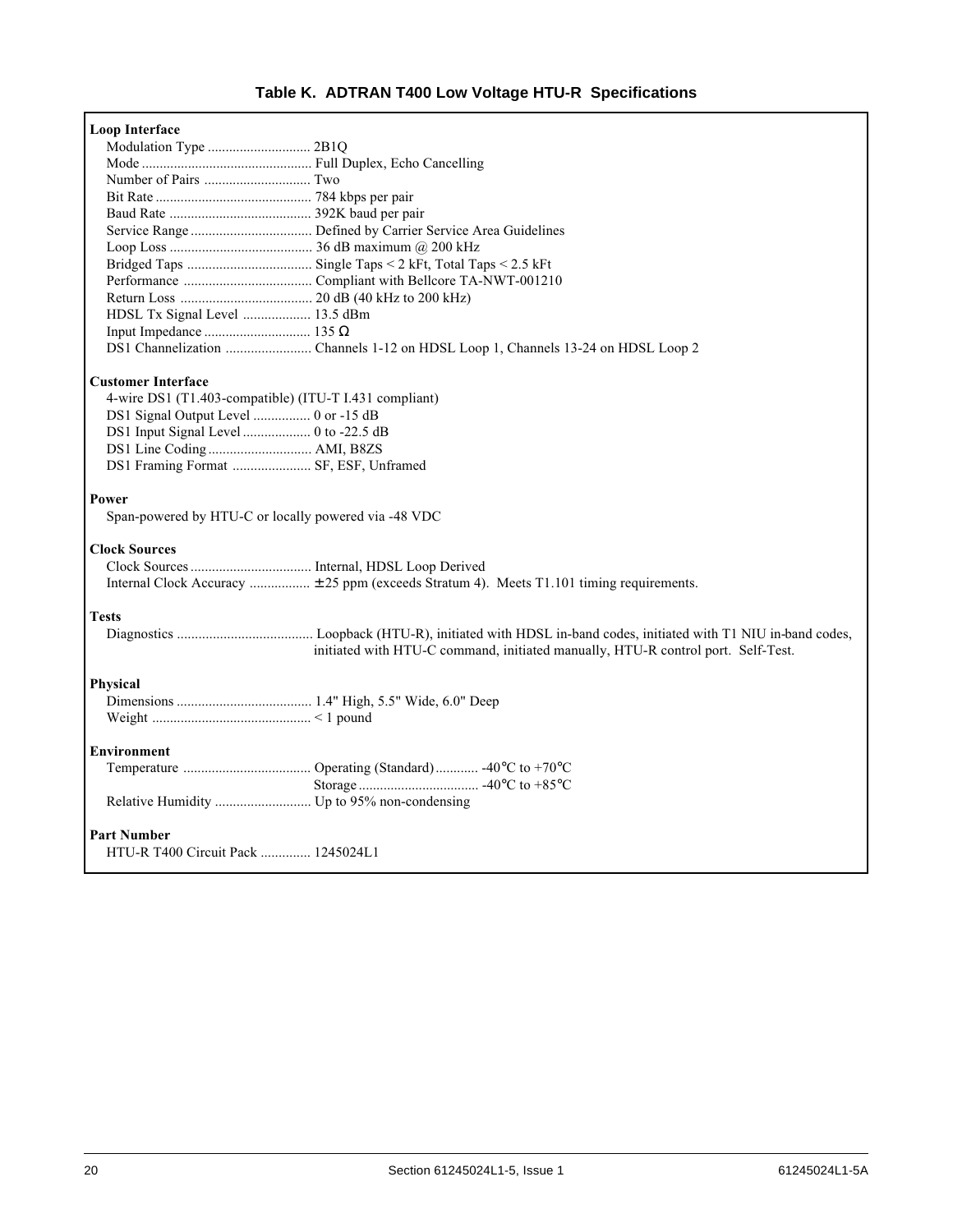# **Appendix A HDSL LOOPBACKS**

This Appendix describes the use and operation of loopback control code sequences used in ADTRAN's HDSL system. Loopback control codes are governed by the HTU-C (and HRE[s] if deployed). Two types of HTU-Cs exist which enable two different sets of loopback codes -- Standard or Enhanced loopbacks. The Standard loopbacks are those that have been contained in ADTRAN's HDSL product family beginning with 2nd Generation products. The Enhanced loopbacks are contained in selected ADTRAN HTU-C units. The following denotes whether the HTU-C (part number) contains Standard or Enhanced loopback capabilities.

#### Standard Loopback

#### Enhanced Loopback

| Part Number Description      |                                  |
|------------------------------|----------------------------------|
|                              | 1245001L6-L8  E220/220 HTU-C M R |
| 1245003L6-L8  DDM+ HTU-C M R |                                  |
| 1245004L7-L8  3192 HTU-C M R |                                  |
| 1245002L2-L8  Litespan HTU-C |                                  |

The loopback capabilities of both the HRE and HTU-R are controlled from the central office unit (HTU-C).

**NOTE: If the HTU-C on a circuit contains Standard loopbacks, then refer to subsection 1 of this Appendix to determine its capabilities. If the HTU-C on a circuit contains Enhanced loopbacks, then refer to subsection 2 of this Appendix to determine its loopback capabilities.**

#### **1. STANDARD LOOPBACKS**

This subsection describes operation of the HDSL system in detection of in-band and ESF facility data link loopback codes. The operation of the loopback commands in the ADTRAN HDSL system is compliant with the recommendation to ANSI recorded in T1E1.4/92. The HDSL network loopback points described below are illustrated in Figures A-1 and A-2.

HTU-C loopback is a regenerative loopback of the DSX-1 signal toward the network.

HTU-R loopback is a regenerative loopback of the DS1 signal toward the network. This loopback is in addition to a separate Smartjack loopback. Separate activation sequences are provided for the HTU-R and the Smartjack loopback initiation. The HDSL loopbacks are implemented such that the downstream HDSL elements (toward the customer) remain synchronized.



**Figure A-1. HDSL Loopback Points**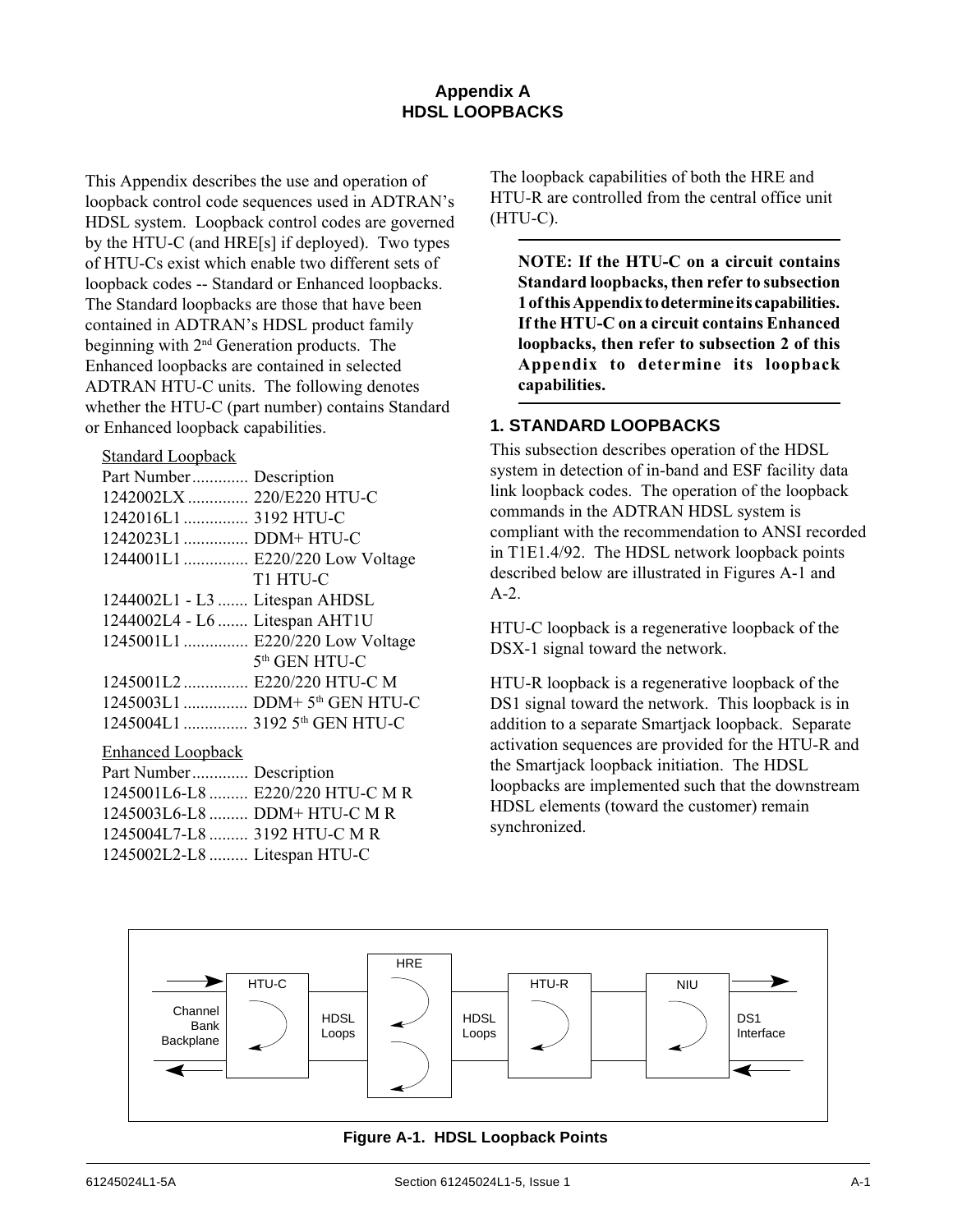

**Figure A-2. HDSL Element State Diagram**

Upon deactivation of a loopback, the HDSL system will synchronize automatically. It should be noted that the synchronization process of the HDSL system upon deactivation of the HRE loopback, could take up to 15 seconds to ensure all system elements are synchronized.

# **Loopback Process**

In general, the loopback process for the HDSL system elements is modeled on the corresponding DS1 system process. Specifically, the HTU-C loopback is similar to an intelligent office repeater loopback and the HTU-R loopbacks are similar to an inline T1 repeater loopback.

Each HDSL system element is independently described by the state diagram shown in Figure A-2. The four states are disarmed, loop-up, armed, and loop-up/timeout-disable.

State transitions result from in-band, ESF data link sequences, and timeout operations. The sequences and timeouts are as follows:

- Arming (in-band and ESF)
- Activation
- Deactivation
- Disarming (in-band and ESF)
- Loop-up Timeout
- Arming Timeout

A summary of timeout and control sequences is given in Table␣ A-2.

In-band control code sequences are transmitted over the DS1 link by either the unframed or overwrite method. The HDSL elements respond to either method.

The unframed method produces periodic control sequences, and the normal DS1 framing bit is omitted.

The overwrite method produces periodic control sequences. However, once per frame, the framing bit overwrites one of the bits in the control sequence.

The unit can detect the loopback activation or deactivation code sequence *only* if an error rate of 1E-03 or better is present.

**NOTE: In all control code sequences presented, the in-band codes are shown leftmost bit transmitted first, and the ESF data link codes with rightmost bit transmitted first.**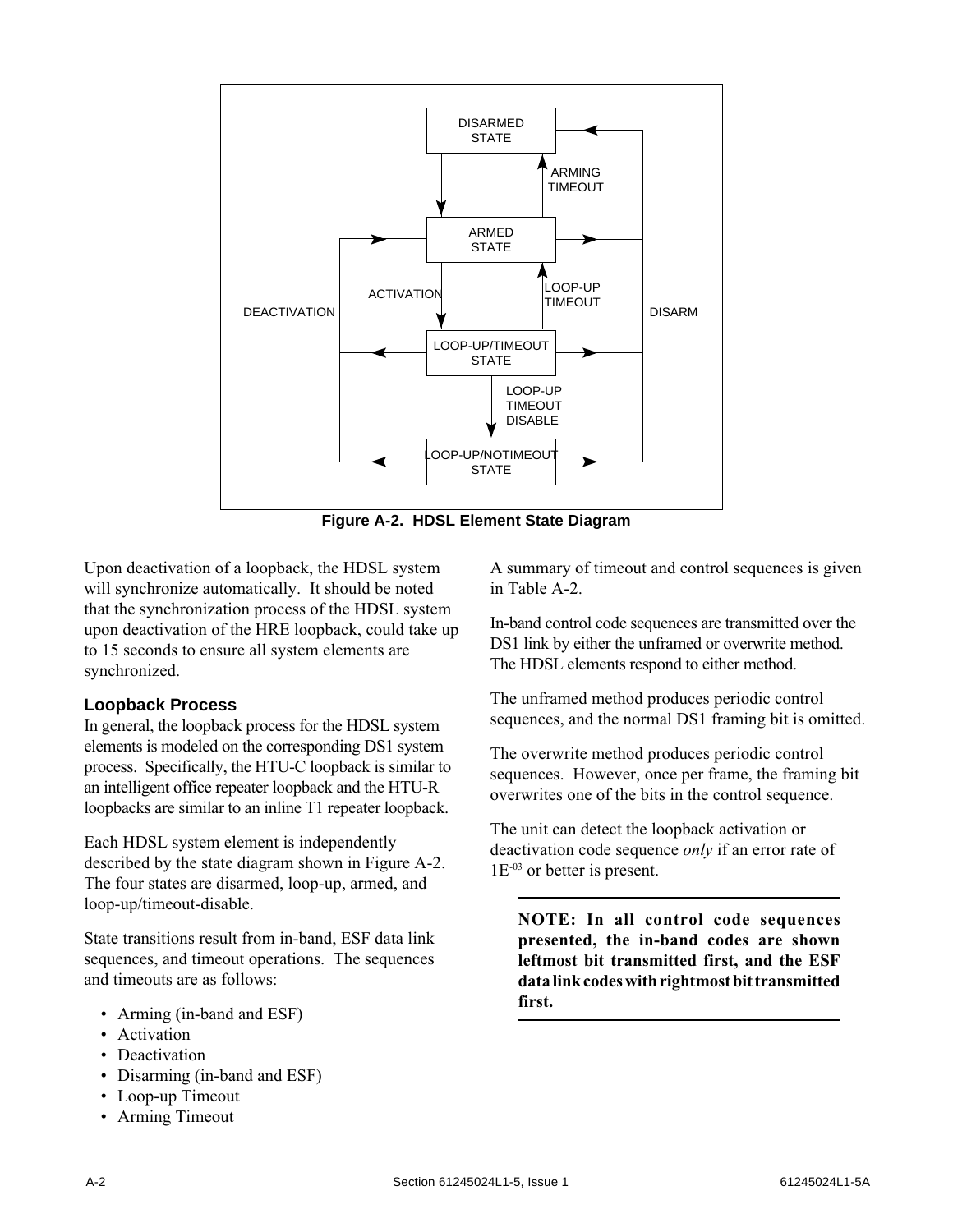| <b>Name</b>                            | Code                         | <b>Detection Time</b>                                            | <b>Comments</b>                                                                                        |
|----------------------------------------|------------------------------|------------------------------------------------------------------|--------------------------------------------------------------------------------------------------------|
| Arming (In-band)                       | 11000                        | 5 Seconds                                                        | Signal sent in-band or over ESF data link. HDSL<br>elements in disarmed state make transition to armed |
| Arming (ESF)                           | 0001 0010 1111 1111          | 4 Repetitions                                                    | state. Detection of either code results in Smartjack<br>loop-up, if NIU loopback is enabled.           |
| Activation (HTU-C)                     | 1101 0011 1101 0011          | $>$ 4 Seconds                                                    | Signal sent in-band. HDSL elements in armed state                                                      |
| <b>Activation</b> (HRE)                | 1100 0111 0100 0001          | $>$ 4 Seconds                                                    | make transition to loop-up state. Loop-up state<br>timeout is programmable from the HTU-C.             |
| Activation (HTU-R)                     | 1100 0111 0100 0010          | $>$ 4 Seconds                                                    |                                                                                                        |
| Deactivation<br>(all HDSL elements)    | 1001 0011 1001 0011          | $> 5$ Seconds                                                    | Signal sent in-band. HDSL element in loop-up state<br>makes transition to armed state.                 |
| Disarming (In-band)<br>Disarming (ESF) | 11100<br>0010 0100 1111 1111 | 5 Seconds<br>4 Repetitions                                       | Signal sent in-band or over ESF data link. HDSL<br>elements in any state make transition.              |
| Arming Timeout                         | N/A                          | 2 Hours                                                          | HDSL elements in armed state make transition to<br>disarmed state.                                     |
| Loop-up Timeout                        | N/A                          | Programmable from<br>$HTU-C:$<br>None, 20, 60,<br>or 120 minutes | HDSL element in loop-up makes transition to armed<br>state.                                            |

**Table A-1. HDSL Standard Loopback Control Codes**

# **Disarmed State**

The disarmed state is the normal mode of operation. Each HDSL element is transparent to the data flow. However, the in-band data flow and the ESF data link are monitored for the arming sequence.

The in-band control code sequence used to simultaneously arm the loopback capability of all HDSL elements is the standard 5-bit in-band sequence used for NIU Smartjack loop-up. Each HDSL element arms after receiving the following code for five seconds:

ARM SEQUENCE ......... 11000 for five seconds

The arming process ensures unambiguous race-free operation of HDSL element arming and Smartjack loop-up. The HDSL unit can detect the sequence without interfering with the detection by the Smartjack. Presently, the Smartjack loop-up response requires a duration of at least five seconds. The objective of the HDSL detection scheme is to arm the HDSL elements without interfering with the Smartjack loop-up.

The requirement imposed on the arm sequence is that the Smartjack should loop-up and all HDSL elements make a transition from the disarmed state into the armed state. All other control code sequences are ignored in the disarmed state.

The ESF data link sequence used to simultaneously arm the loopback capability of all HDSL elements is the standard 16-bit ESF data link sequence used for NIU Smartjack loop-up.

ESF ARM SEQUENCE . 0001 0010 1111 1111 for four repetitions

Race-free operations of the HDSL element arming and Smartjack loop-up is accomplished as described for the in-band code. For example, the ESF arm sequence causes the Smartjack to loop-up and all of the HDSL elements to move from the disarmed state into the armed state. All other ESF data link control code sequences are ignored in the disarmed sate.

# **Armed State**

In the armed state, the HDSL system element continues to be transparent to data flow. However, the in-band data flow is monitored for the activation and disarming sequences. The ESF data link is monitored for the disarming sequence.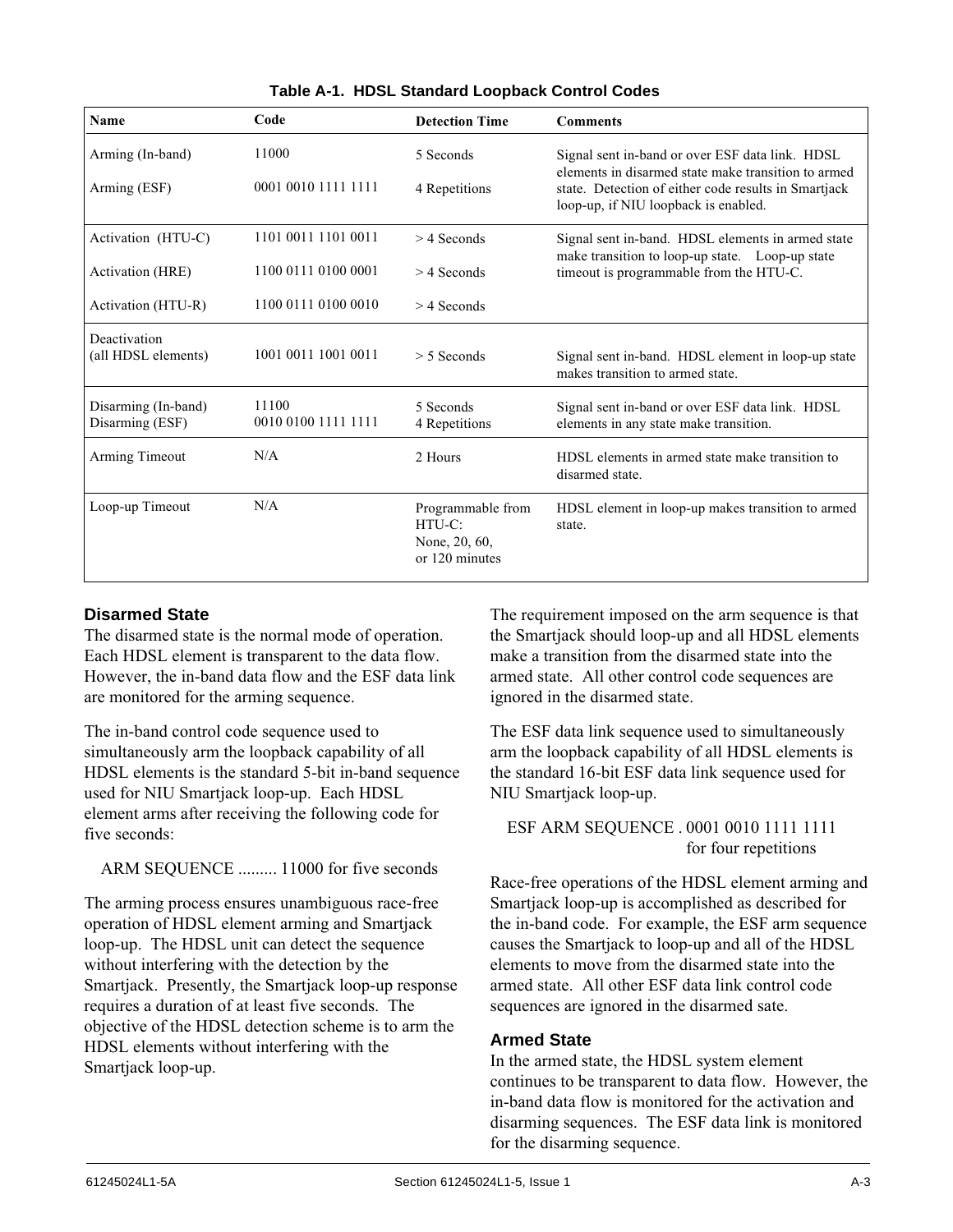All other in-band and ESF data link control code sequences are ignored in the armed state. An arming timeout value causes automatic return to the disarmed state.

**Transition from armed to loop-up state:** An in-band control code sequence is used to command a specific HDSL element to move from the armed state into the loop-up state. Each HDSL element has a unique 16-bit activation control code sequence as shown in the following example:

HTU-C ACTIVATION SEQUENCE ..........................101 0011 1101 0011

HTU-R ACTIVATION SEQUENCE ..........................1100 0111 0100 0010

The designated HDSL element will loop-up after receiving the proper activation sequence.

**Transition from armed to disarmed state:** All HDSL elements can be commanded to move from the armed state into the disarmed state by the standard 5-bit in-band disarming sequence used for NIU Smartjack loop-down. Each HDSL element must disarm after receiving the following code for five seconds:

DISARM SEQUENCE... 11100

The disarming process ensures race-free operation of HDSL element disarming and Smartjack loop-down. Duration of the disarm sequence may need to exceed 24 seconds to allow detection and loop-down of up to three HDSL elements and the Smartjack.

All HDSL elements can be commanded to move from the armed state into the disarmed state by the ESF DATA LINK disarming sequence used for NIU Smartjack loop-down as follows:

# ESF DISARM

SEQUENCE ...... 0010 0100 1111 1111 for four repetitions per element in loopback

The disarming process ensures race-free operation of HDSL element disarming and Smartjack loop-down. Duration of the disarm sequence may need to exceed 16 repetitions to allow detections and loop-down of up to three HDSL elements and the Smartjack. This sequence will loop-down the Smartjack and the HDSL element.

All HDSL elements will automatically move from the armed state into the disarmed state when a default timeout value of two hours is reached.

ARMING TIMEOUT ............2 Hours

# **Loop-up State**

In the loop-up state, the selected HDSL element provides continuous loop-up of the DS1 signal. However, the data flow is monitored for the in-band deactivation sequence, the in-band disarming sequence, and the ESF data link disarming sequence. Also, a loop-up timeout value causes automatic return to the armed state. All other control code sequences are ignored in the loop-up state.

**Transition from loop-up to armed state:** Any HDSL element can be commanded to move from the loop-up state into the armed state by a single in-band 16-bit deactivate control code sequence. The same deactivation sequence as shown is used for all HDSL elements.

DEACTIVATION AFTER RECEIVING SEQUENCE ................................ for > 5 seconds

Duration of the deactivation sequence may need to exceed 18 seconds to allow detection and loop-down of up to three HDSL elements. The deactivation sequence does not disarm the HDSL elements. They can still respond to activation sequence control codes. All HDSL elements automatically move from the loop-up state into the armed state when the selected loop-up timeout value is reached.

LOOP-UP TIMEOUT programmable from HTU-C at None, 20, 60, or 120 minutes

**Transition from loop-up to disarmed state:** All HDSL elements can be simultaneously commanded to move from the loop-up state into the disarmed state by either the standard 5-bit in-band disarming sequence used for NIU Smartjack loop-down, or by the ESF DATA LINK command, as previously described.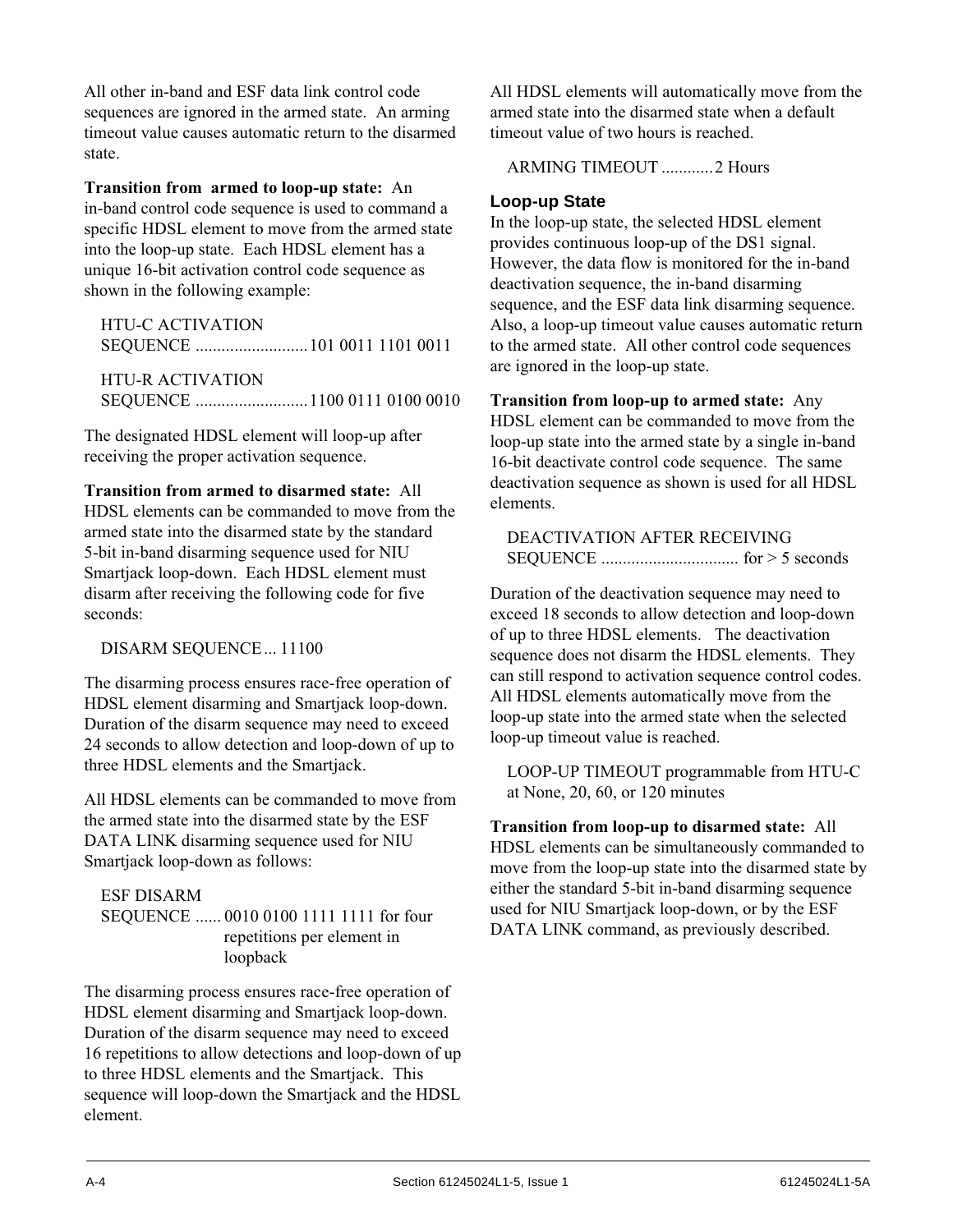# **2. ENHANCED LOOPBACKS**

# **HDSL Maintenance Modes**

This subsection describes operation of the HDSL system with regard to detection of in-band and ESF facility data link loopback codes.

Upon deactivation of a loopback, the HDSL system will synchronize automatically. Note that the synchronization process of the HDSL system upon deactivation of the HRE loopback could take up to 15 seconds, ensuring all system elements are synchronized.

# **Loopback Process Description**

In general, the loopback process for the HDSL system elements is modeled on the corresponding DS1 system process. Specifically, the HTU-C loopback is similar to an Intelligent Office Repeater loopback and the HTU-R loopbacks are similar to an in-line T1 Repeater loopback.

In-band control code sequences are transmitted over the DS1 link by either the *unframed* or *overwrite* method. The HDSL elements respond to either method.

The unframed method produces periodic control sequences and the normal DS1 framing bit is omitted. The overwrite method produces periodic control sequences. However, once per frame, the framing bit overwrites one of the bits in the control sequence.

The unit can detect the loopback activation or deactivation code sequence *only* if an error rate of 1E-03 or better is present.

# **DDS Latching Loopback Operation**

If the unit is optioned for FT1 mode, then DDS Latching Loopback operation is supported as described in Bellcore TA-TSY-000077, Issue 3, Section 5.1.3. The HTU-C and any HRE units which are in the HDSL circuit are treated as Identical Tandem Dataports and the HTU-R is treated as a Different Tandem Dataport. For a complete description of the DDS Latching Loopback codes, refer to Bellcore TA-TSY-000077, Issue 3, Section 5.1.3.

#### **Loopback Control Codes**

A summary of control sequences is given in Tables A-2 and A-3.

**NOTE: In all control code sequences presented, the in-band codes are shown left-most bit transmitted first, and the ESF data link codes with right-most bit transmitted first.**

| <b>Type</b> | Source Code | <b>Name</b>                                                                                                                                                                                                                                                                                                                                                                                                                                                                                                                                                                                                                                            |
|-------------|-------------|--------------------------------------------------------------------------------------------------------------------------------------------------------------------------------------------------------------------------------------------------------------------------------------------------------------------------------------------------------------------------------------------------------------------------------------------------------------------------------------------------------------------------------------------------------------------------------------------------------------------------------------------------------|
| Abbreviated |             | (N)  3in7 (1110000)  Loopback data from network toward network in the HTUR.<br>$(N)$ 4in7 (1111000) Loopback data from network toward network in the HTUC.<br>(N)  2in6 (110000)  Loopback data from network toward network in first HRE.<br>(N)  3in6 (111000)  Loopback data from network toward network in second HRE.<br>(C)  6in7 (1111110)  Loopback data from customer toward customer in HTUC.<br>(C)  5in7 (1111100)  Loopback data from customer toward customer in HTUR.<br>(C)  4in6 (111100)  Loopback data from customer toward customer in first HRE.<br>(C)  5in6 (111110)  Loopback data from customer toward customer in second HRE. |
|             |             |                                                                                                                                                                                                                                                                                                                                                                                                                                                                                                                                                                                                                                                        |
| Wescom      |             | (N)  lin6 (100000)  Loopback data from network toward network at HTUR.<br>(N) FF48 (ESF-DL)  Loopback data from network toward network at HTUR.<br>$(N/C)$ 1in3 (100)  Loopdown everything.<br>(N/C) FF24 (ESF-DL) Loopdown everything.                                                                                                                                                                                                                                                                                                                                                                                                                |

#### **Table A-2. HDSL Loopback Control Codes**

The Source column indicates which side of the interface the control codes are sent from. For example, an (N) indicates a network sourced code while a (C) indicates a customer sourced code.

All codes listed above must be sent for a minimum of 5 seconds in order for them to be detected and acted upon.

All codes are inband unless labeled ESF-DL